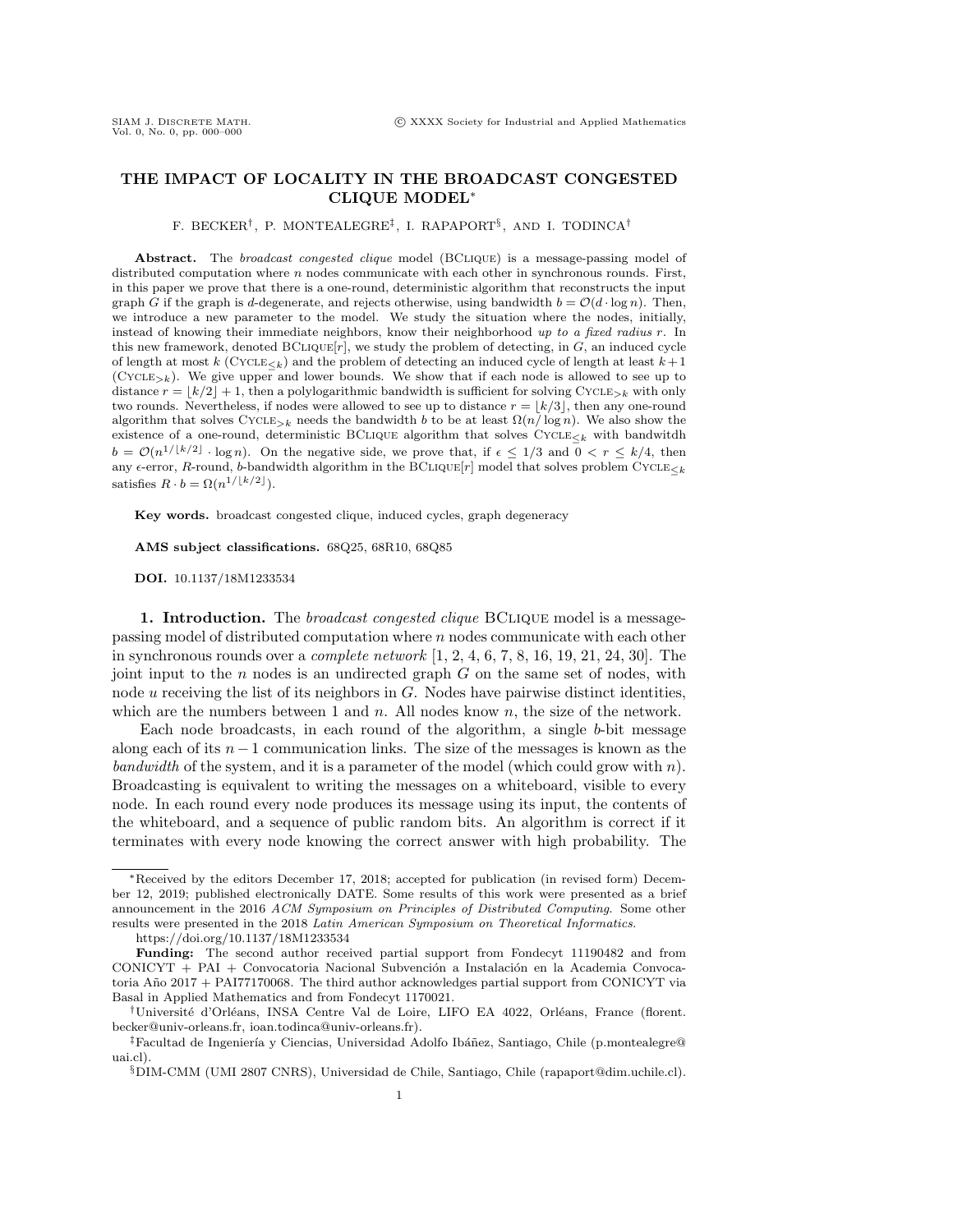round complexity of an algorithm is the maximum number of rounds over all possible input graphs (of size  $n$ ).

Few fast algorithms are known in the BClique model. In fact, if the bandwidth is  $b = \mathcal{O}(\log n)$ , then there exist one-round, deterministic algorithms for deciding whether the input graph G has bounded degeneracy  $[6]$  or if it contains a fixed forest [\[16\]](#page-17-4). If randomization is allowed, then we can decide, in one round, whether the input graph is a cograph [\[24\]](#page-17-7). Also, if  $b = \mathcal{O}(\text{polylog } n)$ , then there is a one-round, randomized algorithm for deciding whether  $G$  is connected  $[1, 2]$  $[1, 2]$ .

One way to increase the computing power of the model is to lift the broadcast restriction and to allow the nodes the possibility of sending *different* messages through different links. This general model, known as unicast congested clique [\[16,](#page-17-4) [28\]](#page-18-1), gives the possibility to perform a load balancing procedure efficiently. Such enormous intrinsic power has allowed some authors to provide fast algorithms for solving natural problems: an  $\mathcal{O}(\log \log \log n)$ -round algorithm for finding a 3-ruling set [\[20\]](#page-17-8),  $\mathcal{O} (n^{0.158})$ round algorithms for counting triangles, for counting 4-cycles, and for computing the girth [\[12\]](#page-17-9), an  $\mathcal{O}(1)$ -round algorithm for detecting a 4-cycle [12], an  $\mathcal{O}(1)$ -round algo-rithm constructing a minimum spanning tree [\[23\]](#page-17-10), an  $\mathcal{O}(\log \log \Delta)$ -round algorithm for computing a maximal independent set [\[18\]](#page-17-11), etc.

Another very natural, much more limited and less dramatic way to increase the computing power of the BClique model is to expand the local knowledge the nodes initially have about G. The idea of a constant-radius neighborhood independent of the size of the network is present in the research on local algorithms pioneered by Angluin [\[3\]](#page-17-12), Linial [\[27\]](#page-18-2), and Naor and Stockmeyer [\[29\]](#page-18-3).

We therefore use the  $KT_r$  notion, introduced by Awebuch et al. [\[5\]](#page-17-13), which means *knowledge of topology* up to distance  $r$ , excluding edges with both endpoints at distance r. More precisely, we call  $BCLIQUE[r]$  the extension of the broadcast congested clique model where each node  $u$  "sees" (receives as input) the set of all edges lying on a path of length at most r, starting in u. Hence,  $BCLIQUE[1]$  corresponds to the classical broadcast congested clique model, and is simply denoted BClique.

1.1. The problems. In the present paper we study several problems, first, Reconstruction. This problem consists in recovering all the edges of the input graph G in the case that G belongs to a particular class of graphs  $\mathcal G$ . The algorithm must reject when  $G \notin \mathcal{G}$ . Therefore, provided that  $G \in \mathcal{G}$ , RECONSTRUCTION consists in computing the function  $f(G) = E(G)$ . The particular class  $\mathcal G$  that we reconstruct in this paper is the class of d-degenerate graphs. (A graph is d-degenerate if, by iteratively removing vertices of degree at most d, we obtain the empty graph.)

The decision problems  $\text{CYCLE}_{\leq k}$  and  $\text{CYCLE}_{\geq k}$  consist in deciding, respectively, whether the input graph has an *induced* cycle of length at most  $k$  and strictly larger than k. (The value k is a fixed parameter). Problems  $\text{SUB-CYCLE}_{< k}$  and  $SUB-CYCLE_{\geq k}$  are defined in a similar way, but in this case we ask whether the input graph has a cycle as a subgraph (induced or not) of length at most  $k$  and strictly larger than k.

The decision problems EVEN-SUB-CYCLE and ODD-SUB-CYCLE consist in deciding, respectively, whether the input graph contains a cycle of even length, in the first case, and odd length, in the second. Finally, Connectivity is also a decision problem, where nodes need to decide whether the input graph G is connected.

1.2. Our results. In section [2](#page-5-0) we prove that there is a one-round, deterministic algorithm in the BCLIQUE model that reconstructs the input graph  $G$  if the graph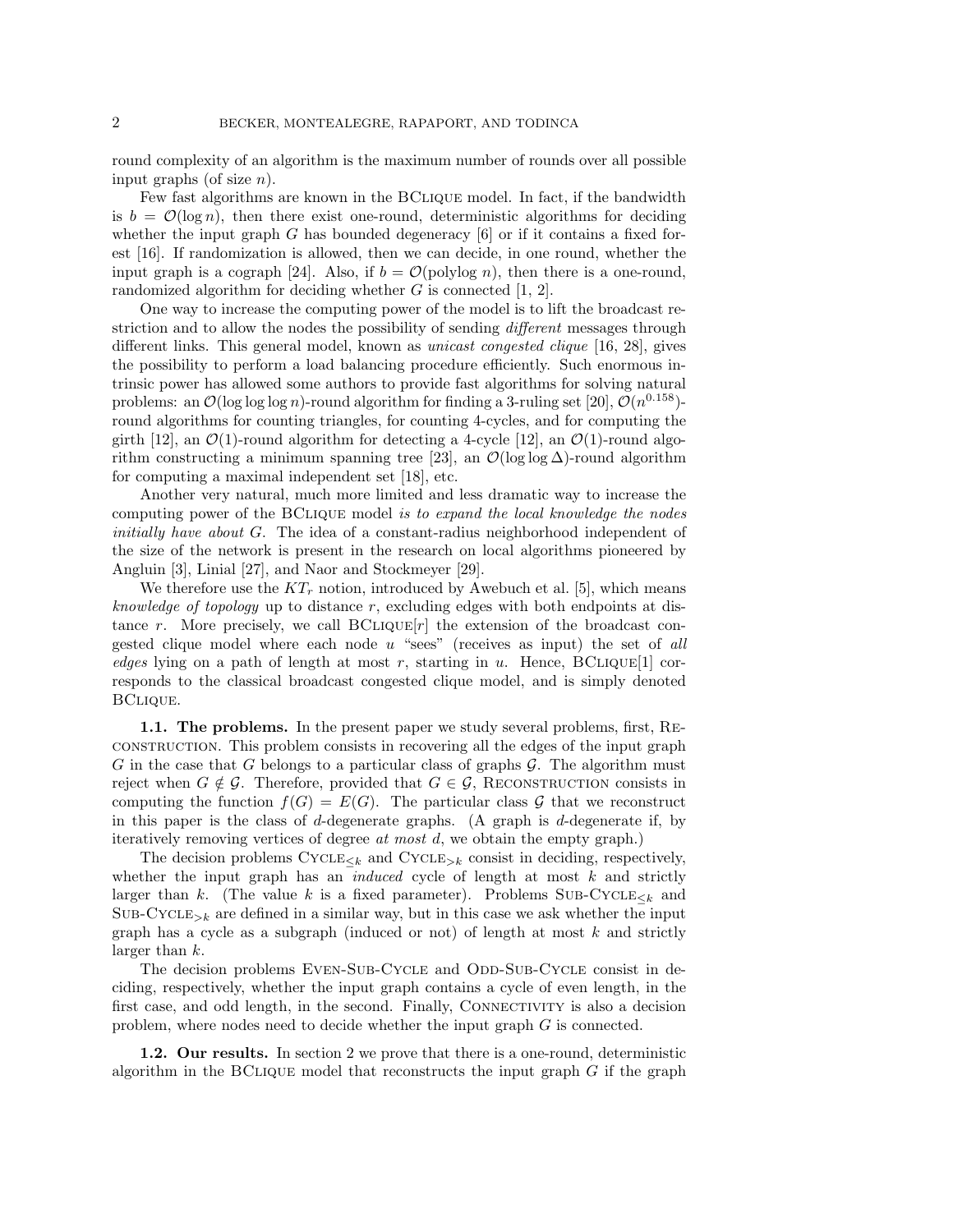is d-degenerate and rejects otherwise, using bandwidth  $b = \mathcal{O} (d \cdot \log n)$ . This result represents an improvement with respect to the bandwidth  $b = \mathcal{O}(d^2 \cdot \log n)$  presented in [\[6\]](#page-17-1). We also prove that our algorithm is tight, even if we allowed randomization and multiple-rounds.

In section [3](#page-7-0) we apply our above-mentioned algorithm for solving  $\text{CYCLE}_{< k}$  and  $SUB-CYCLE_{\leq k}$ . More precisely, we show the existence of a one-round, deterministic BCLIQUE algorithm that solves both problems---which are in fact equivalent---using bandwidth  $b = \mathcal{O}(ex(n, k) \log n/n)$ , where  $ex(n, k)$  is the maximum number of edges of an *n*-vertex graph not containing, as a subgraph, a cycle of length at most  $k$ . From a result of Bondy and Simonovits [\[10\]](#page-17-14), we conclude that  $b = \mathcal{O} (n^{1/\lfloor k/2\rfloor} \log n)$ . On the negative side, we prove that if  $\epsilon \leq 1/3$  and  $0 < r \leq k/4$ , then any  $\epsilon$ -error, R-round, bbandwidth algorithm in the BCLIQUE $[r]$  model that solves problem CYCLE $\lt_k$  satisfies  $R \cdot b = \Omega (ex(n, k)/n)$ . Assuming the Erdős girth conjecture<sup>[1](#page-2-0)</sup> [\[17\]](#page-17-15) we conclude that  $R \cdot b = \Omega (n^{1/\lfloor k/2\rfloor}).$ 

In section [4](#page-10-0) we develop an algorithm for solving problem  $CYCLE_{\geq k}$ . For doing this, we give a useful, "local" characterization of graphs which do not have long induced cycles. With such characterization, together with a technique inspired by the linear sketches of  $[1, 22]$  $[1, 22]$ , we show that if each node is allowed to "see" at distance  $\lfloor k/2\rfloor + 1$ , then a polylogarithmic number of bits is sufficient for detecting in two rounds an induced cycle of length strictly larger than k. More precisely, we prove that for every  $k \geq 3$ , there exists a two-round, randomized algorithm in the  $BCLIQUE[[k/2]+1]$  model that solves  $CYCLE_{> k}$  with high probability using bandwidth  $b = \mathcal{O}(\log^4 n)$ . On the negative side, we prove that the two characteristics of our algorithm, that is, the two rounds and the local,  $\left| k/2\right| + 1$  knowledge the nodes have about their neighborhood, are key requirements for achieving a polylogarithmic bandwidth. In fact, we prove that with only one round together with a little bit less local knowledge, any algorithm that solves  $\text{CYCLE}_{\geq k}$  would need the bandwidth to be  $b = \Omega(n / \log n)$ . For problem SUB-CYCLE<sub>>k</sub> we apply the degeneracy approach. We show that there exists a one-round, deterministic BCLIQUE algorithm that solves problem SUB-CYCLE<sub>>k</sub> and uses bandwidth  $b = \mathcal{O}(k \log n)$ .

Finally, in section [5,](#page-15-0) we exhibit one-round, deterministic algorithms for solving problems EVEN-SUB-CYCLE, ODD-SUB-CYCLE, and CONNECTIVITY. For solving EVEN-SUB-CYCLE we use bandwidth  $\mathcal{O}(\log n)$  in the BCLIQUE model. For the other two problems, which are related between themselves, the bandwidth is  $b = \mathcal{O}(n^{1/r} \log n)$  in the BCLIQUE $[r]$  model.

The results of this article are summarized in Tables [1,](#page-3-0) [2,](#page-3-1) [3,](#page-3-2) [4,](#page-3-3) and [5.](#page-3-4)

**1.3. Related work.** The detection of cycles in the input graph  $G$  is one of the most frequently addressed problems in the BClique model. The first natural question one can formulate, that is, deciding whether  $G$  contains a cycle, has been, until now, the only question amenable to a simple algorithm. In fact, Becker et al. [\[6\]](#page-17-1) show that a simple set of logarithmic size messages is sufficient to recognize, deterministically and in one round, whether the input graph G is acyclic.

Any other natural question concerning cycles has given strong negative results. Drucker, Kuhn, and Oshman [\[16\]](#page-17-4) showed that if  $\ell \geq 4$ , then any algorithm that decides whether the  $\ell$ -node cycle  $C_\ell$  is a subgraph (or an induced subgraph) of the input graph G needs  $\Omega (ex(n, C_f)/nb)$  rounds where  $ex(n, H)$  is the Turán number of  $H$ , i.e., the maximal number of edges of an *n*-node graph which does not contain

<span id="page-2-0"></span><sup>&</sup>lt;sup>1</sup>This conjecture states that there exist graphs with n vertices and  $\Omega (n^{1+1/k})$  edges not containing cycles of length less than or equal to 2k.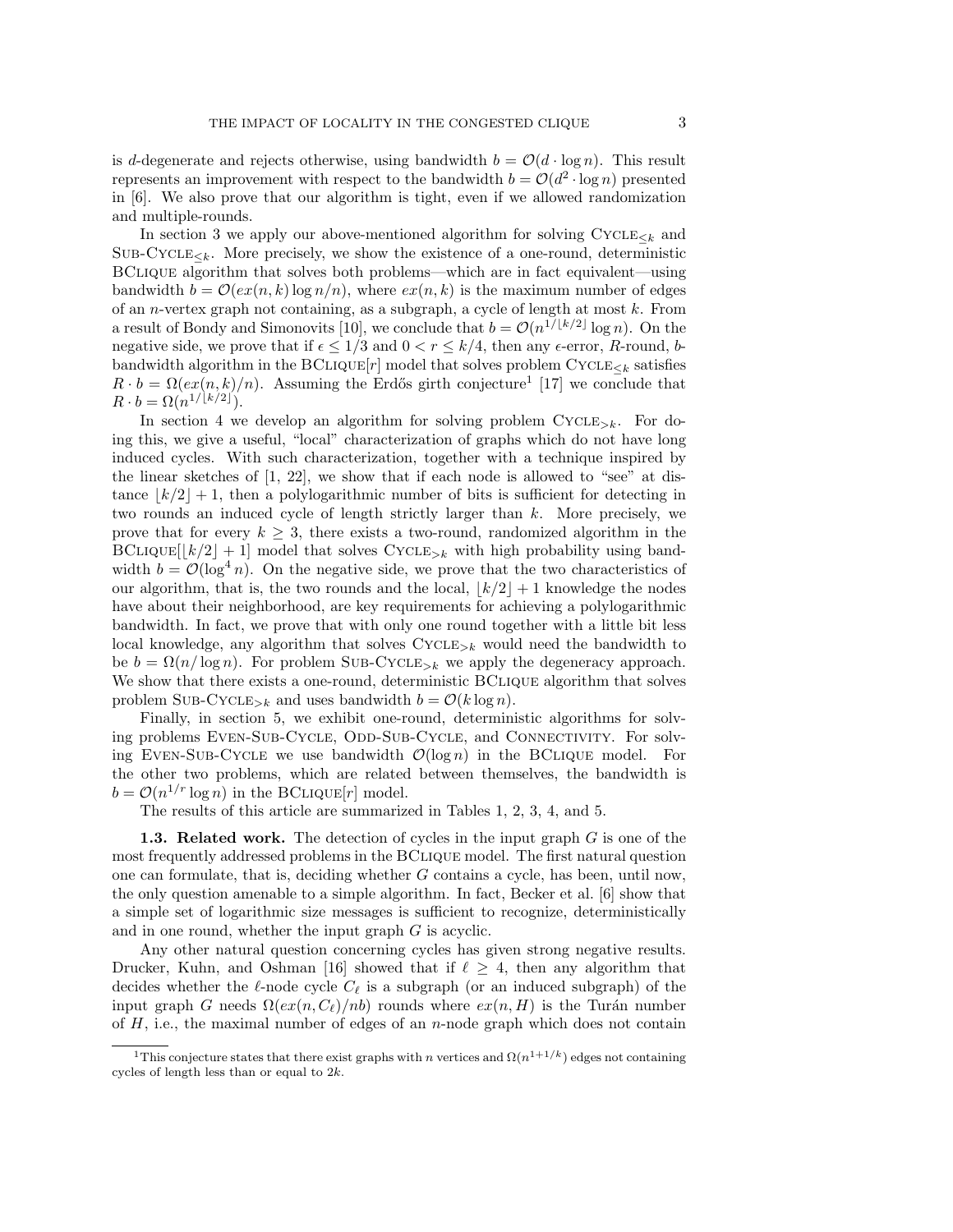#### TABLE 1

<span id="page-3-0"></span>Results concerning problem  $\text{CYCLE}_{\leq k}$ . The first row corresponds to the upper-bound (algo $rithm$ ). The second and third rows correspond to te lower-bounds, which assume the Erdős girth conjecture. Note that SUB-CYCLE $\lt k$  is equivalent to CYCLE $\lt k$ .

|             | BCIIQUE[r]    | $#$ Rounds | Bandwidth                                                | Randomized?   |
|-------------|---------------|------------|----------------------------------------------------------|---------------|
| Theorem 3.1 | $r=1$         |            | $\overline{\mathcal{O}(n^1/\lfloor k/2 \rfloor \log n)}$ | Deterministic |
| Theorem 3.5 | $r \leq k/3$  |            | $\Omega(n^{1/\lfloor k/2 \rfloor})$                      | Randomized    |
| Theorem 3.6 | $\frac{k}{4}$ |            | $\Omega(n^{1/\lfloor k/2 \rfloor})$                      | Randomized    |

| ı<br>٠.<br>٠ |  |
|--------------|--|
|--------------|--|

Result concerning problem SUB-CYCLE<sub>>k</sub>.

<span id="page-3-1"></span>

|             |       |                       | $BCLIQUE[r]   # Rounds   Bandwidth   Randomized?$ |
|-------------|-------|-----------------------|---------------------------------------------------|
| Theorem 4.1 | $r=1$ | $\mathcal{O}(\log n)$ | Deterministic                                     |

TABLE 3

<span id="page-3-2"></span>Results concerning problem  $CYCLE_{\geq k}$ . The first row corresponds to the upper-bound (algorithm). The second row corresponds to the lower bound.

<span id="page-3-3"></span>

|             | BCIIQUE[r]    | $\#\text{Rounds}$ | Bandwidth               | Randomized?                  |
|-------------|---------------|-------------------|-------------------------|------------------------------|
| Theorem 4.7 | $r > k/2 + 1$ |                   | $\mathcal{O}(\log^4 n)$ | Randomized w.h.p.            |
| Theorem 4.8 | $r \leq k/3$  |                   | $\Omega(n)$             | Randomized $\epsilon$ -error |

| TABLE 4 |  |
|---------|--|
|---------|--|

Result concerning problem EVEN-SUB-CYCLE (upper bound).

|             | BCLIQUE[r]   # Rounds | Bandwidth             | Randomized?   |
|-------------|-----------------------|-----------------------|---------------|
| Theorem 5.2 |                       | $\mathcal{O}(\log n)$ | Deterministic |

TABLE 5

<span id="page-3-4"></span>Results concerning problem ODD-SUB-CYCLE (upper bounds). Note that deciding the existence of odd cycles is equivalent to deciding bipartiteness.

|             | BCIIQUE[r] | $#$ Rounds | Bandwidth                     | Randomized?   |
|-------------|------------|------------|-------------------------------|---------------|
| Theorem 5.6 |            |            | $\mathcal{O}(n^{1/r} \log n)$ | Deterministic |
| .,          | $=$        |            | $\mathcal{O}(\log^3 n)$       | Randomized    |

a subgraph isomorphic to H. Remark that  $ex(n, C_{\ell})$  is  $\Theta (n^2)$  for odd values  $\ell$ , and  $\Theta (n^{1+1/\ell})$  for even values (assuming the Erdős girth conjecture [\[17\]](#page-17-15)).

Moreover, even in the very powerful unicast congested clique model, the algorithms for cycle detection are rather slow. In fact, the best known algorithm for detecting a cycle  $C_\ell$  uses  $\mathcal{O} (n^{0.158} \log n)$  rounds for every  $\ell \geq 3$  [\[12\]](#page-17-9), the only exception being the detection of squares  $C_4$ , for which a nice  $\mathcal{O} (1)$ -round algorithm has been devised [\[12\]](#page-17-9).

**1.4. BCLIQUE** $[r]$  model. Formally, the BCLIQUE $[r]$  model is defined as follows. There are  $n$  nodes which are given distinct identities, which we assume to be numbers between 1 and n. The joint input to the nodes is a graph  $G$ . More precisely, each node u receives as input the subgraph of radius r around itself (i.e., all edges lying on a path of length at most  $r$ , starting in  $u$ ). Nodes execute an algorithm, broadcasting  $b$ -bit messages in synchronous rounds. Their goal is to compute some function  $f$  that depends on G. When an algorithm stops every node must know  $f(G)$ . Function f defines the problem to be solved. A  $0-1$  function corresponds to a decision problem.

There are no restrictions on local computations: each node has unbounded computational power. (In distributed systems the running time of an algorithm is mainly determined by the time needed for the communication.) We are only interested in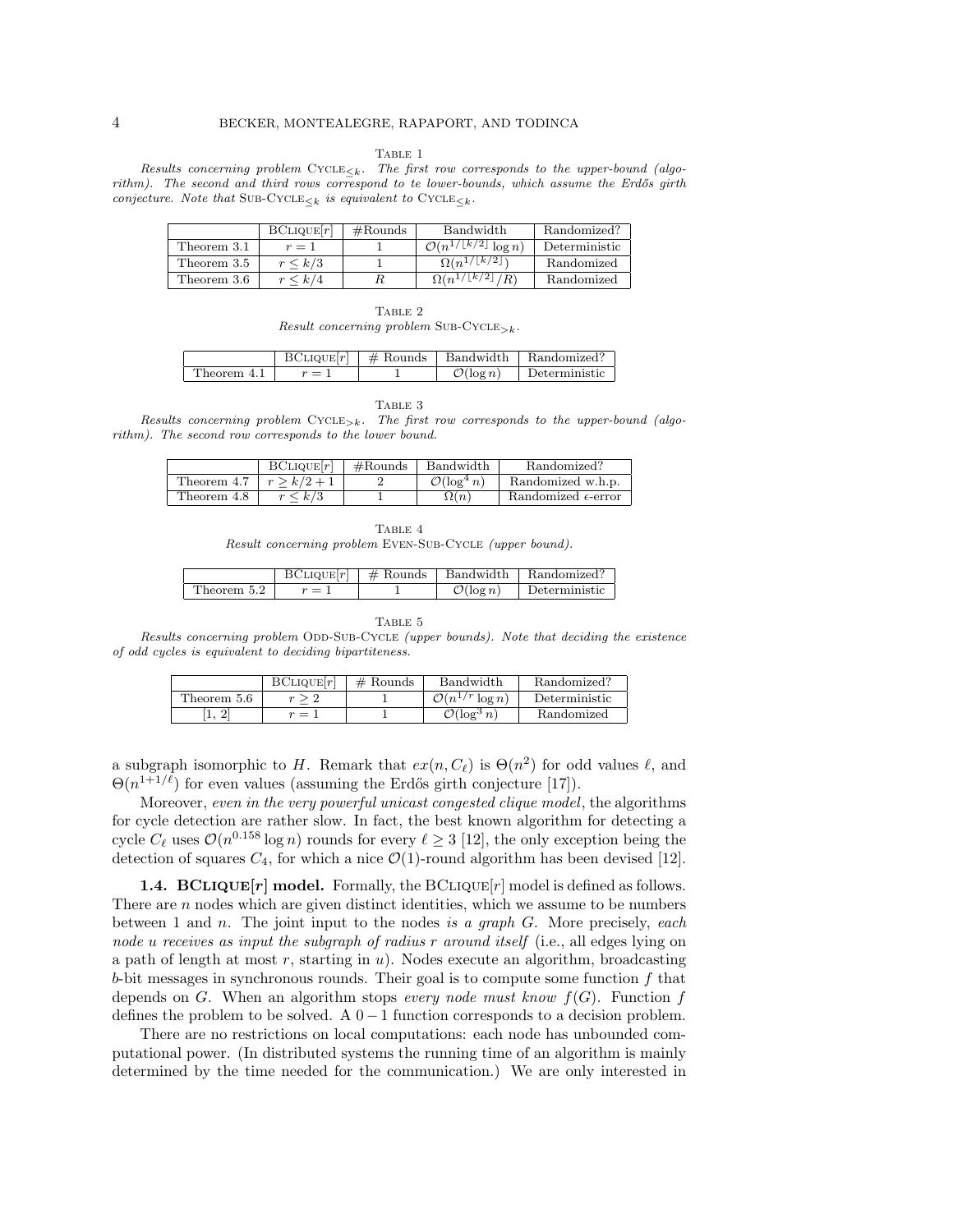the number of bits that are communicated by an algorithm, and therefore the cost of an algorithm is defined as the bandwidth b times the number of rounds  $R$  that the algorithm requires in order to compute  $f(G)$ . Note that BCLIQUE[1] corresponds to the classical broadcast congested clique model, and it is simply denoted by BClique.

An algorithm may be deterministic or randomized. We distinguish two subcases of randomized algorithms: the private-coin setting, where each node flips its own coin, and the public-coin setting, where the coin is shared between all nodes. (In this work we consider public-coin algorithms only). An  $\varepsilon$ -error algorithm  $\mathcal A$  that computes a function  $f$  is a randomized algorithm such that, for every input graph  $G$ ,  $Pr\{ \mathcal{A}$  outputs  $f(G)\} \geq 1 - \varepsilon$ . In the case where  $\varepsilon \rightarrow 0$  as  $n \rightarrow \infty$ , we say that  $\mathcal{A}$ computes f with high probability.

**1.5. Some graph terminology.** Let  $G = (V, E)$  be an undirected graph, and let  $u \in V$ . We call  $N_G(u) = \{ v \in V | uv \in E\}$  and  $N_G[u] = N_G(u) \cup \{ u\}$  the open and closed neighborhoods of u, respectively. Similarly, for  $U \subseteq V , N_G(U) =$  $\bigcup_{u\in U}N_G(u) - U$  and  $N_G[U] = N_G(U) \cup U$  are the open and closed neighborhoods of  $U$ , respectively. When no ambiguity is possible, we omit the subindices. By extension, we denote  $N^{r}[u]$  the set of vertices at distance at most r from u, and we call it the *closed r-neighborhood* of u. Analogously,  $N^r(u) = N^r[u] \setminus \{u\}$  is the *open* r-neighborhood of u.

Let  $\ell > 1$ . A set of different vertices  $\{ x_1, \ldots, x_\ell \}$  of G is called a path of length  $\ell - 1$  from  $x_1$  to  $x_\ell$  (also called  $x_1, x_\ell$ -path) if  $x_i x_{i+1}$  are edges of G for every  $i \in$  $[\ell - 1] = \{ 1, \ldots, \ell - 1\}$ . If  $\ell > 2$  and  $x_1x_\ell$  is also an edge, then  $\{ x_1, \ldots, x_\ell \}$  is called a cycle of length  $\ell$ . In both cases, we call *chord* an edge that connects two nonconsecutive vertices in a path or a cycle.

A graph  $H = (V', E')$  is a subgraph of  $G = (V, E)$  if  $V' \subseteq V$  and  $E' \subseteq E$ . If for any edge  $uv \in E$  with  $u, v \in V'$  we also have  $uv \in E'$ , we say that H is an induced subgraph of  $G$  or that  $H$  is the subgraph of  $G$  induced by  $V'$ . Given a vertex subset S, the subgraph induced by S is denoted by  $G[S]$ . We simply write  $G-S$  for  $G[V \setminus S]$ . Also, if F is a subset of edges, we denote by  $G - F$  the graph obtained from G by removing the edges of F. If S is a vertex subset of  $G = (V, E)$ , the *contraction* of S consists in replacing the whole subset S by a unique vertex  $v<sub>S</sub>$ , such that the neighborhood of  $v<sub>S</sub>$  in the new graph is  $N<sub>G</sub>(S)$  while  $G-S$  remains unchanged.

A graph  $G$  is called *connected* if for every pair of vertices  $x, y$ , there exists an x, y-path in G. A vertex set  $X \subseteq V (G)$  is connected if the induced subgraph  $G[X]$  is connected. A *connected component* of G is an inclusion-maximal set of vertices inducing a connected graph. An induced path (resp., cycle) of a graph G is called a *chordless* path (cycle). A graph is called  $k$ -*chordal* if it does not contain any induced cycle of length greater than  $k$ . The 3-chordal graphs are known as *chordal graphs*. The *girth* of a graph  $G$  is the shortest length of a cycle in G.

A graph is d-degenerate if, by iteratively removing vertices of degree at most  $d$ , we obtain the empty graph. The degeneracy of a graph G is the minimum  $d \in \Bbb N$  such that  $G$  is d-degenerate.

The Turán number  $ex(n, k)$  is the maximum number of edges of an *n*-vertex graph not containing, as a subgraph, a cycle of length at most k.

<span id="page-4-0"></span>A very helpful result in the study of graphs without short cycles is the one that relates the nonexistence of short cycles in  $G$  with the degeneracy of  $G$ . More precisely, graphs with no cycles of length at most  $k$  (as subgraphs) have a relatively small degeneracy.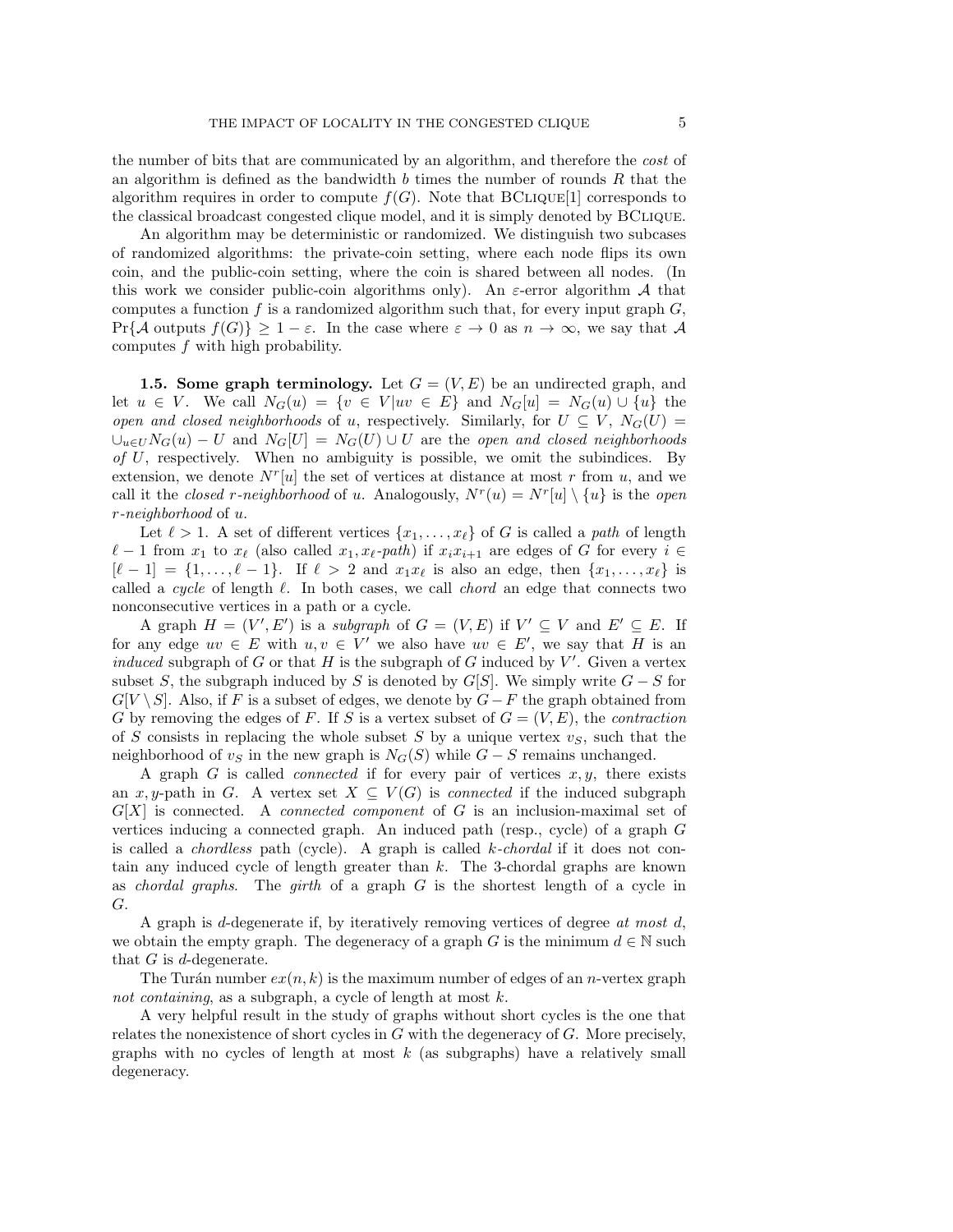PROPOSITION 1.1 (see [\[16\]](#page-17-4)). Graphs with no cycles of length at most k are of degeneracy at most  $4 \cdot \exp(n, k)/n$ .

<span id="page-5-0"></span>2. Reconstruction of graphs with bounded degeneracy. We start this section by proving that graphs of degeneracy at most  $d$  can be recognized, and even reconstructed, by a one-round algorithm in the BClique model using bandwidth  $b = \mathcal{O}(d \cdot \log n)$ . Recall that reconstruction means that, at the end of the algorithm, every node knows all the edges of the input graph.

<span id="page-5-1"></span>THEOREM 2.1. There is a one-round, deterministic algorithm in the BCLIQUE model that reconstructs the input graph  $G$  if the graph is d-degenerate and rejects otherwise, using bandwidth  $b = \mathcal{O} (d \cdot \log n)$ .

For proving Theorem [2.1](#page-5-1) we need to prove the existence of a linear function that compresses integer vectors and such that, if the compressed vector  $x$  is Boolean and d-sparse, then x can be recovered.  $(x \text{ is } d\text{-sparse}$  if its components are nonzero in at most d coordinates.)

 $\mathbb{F}_p$  denotes the field of integers modulo p, where  $p > 0$  is prime. In contrast with the setting of linear sketches  $[1]$ —which, in fact, we are going to use in the next sections—the following lemma *does not consider randomization*. Our technique is a form of derandomization of a classical equality testing technique in communication complexity [\[25\]](#page-17-17).

<span id="page-5-2"></span>LEMMA 2.2. Let  $n, d > 0$ . There exists a function  $f : \mathbb{Z}^n \to \mathbb{F}_p$ , for some prime number  $p = 2^{\mathcal{O}(d \cdot \log n)}$ , such that

- $\bullet$  f is linear and
- $\bullet$  f is injective when restricted to d-sparse Boolean inputs.

*Proof.* Let  $\mathcal{B} = \{ b \in \{ 0, 1\}^n : \sum_{i=1}^n b_i \leq d \}$  be the family of d-sparse Boolean vectors of dimension n, and  $\mathcal{T} = \{ t \in \{ -1, 0, 1\}^n : \exists \text{ distinct } b, b' \in \mathcal{B}, t = b - b' \}.$ Let  $p = p(n, d)$  be the smallest prime number greater than  $(1 + n)^{2d} \cdot n$ . Recall that this number is at most twice the lower bound by the theorem of Chebyshev [\[15\]](#page-17-18). Let now  $P(\mathcal{T})$  be the family of polynomials over the field  $\mathbb{F}_p$  associating to each  $t \in \mathcal{T}$ the polynomial  $P(t, X) = \sum_{i=1}^{n} t_i X^{i-1}$  (values are taken modulo p). Let  $\overline{x} = \overline{x}(n, d)$ be the minimum integer in  $\Bbb{F}_p$  which is not a root of any polynomial in  $P(\mathcal{T}); \ \overline{x}$ exists because there are at most  $|\mathcal{T}|$  polynomials in  $P(\mathcal{T})$ , each polynomial has at most n roots in  $\Bbb F_p$ , and  $p > | \mathcal T | \cdot n$ . We define then, for each  $v \in \Bbb Z^n$ , the function  $f(v) = P(v, \overline{x})$ . Clearly, f is linear, and, by definition of  $\overline{x}$ , for any distinct  $b, b' \in \mathcal{B}$ , we have  $f(b) = P(b, \overline{x}) \neq P(b', \overline{x}) = f(b').$  $\Box$ 

Proof of Theorem [2.1](#page-5-1). The reconstruction algorithm is the following. Each node i broadcasts the message  $M_i = (M_i^1, M_i^2) = (d_i, f(a_i))$ , where  $d_i$  is its degree,  $a_i$  is the row of the adjacency matrix corresponding to node  $i$ , and  $f$  is the function of Lemma [2.2.](#page-5-2) The number of communicated bits is  $\mathcal{O}(d \log n)$ . (We recall that, in our model, there are no restrictions on the time complexity of local computations.) Note that the second coordinate  $M_i^2$  of the message sent by node i is an element of  $\mathbb{F}_p$ , and hence all arithmetic operations performed on  $M_i^2$  are modulo p.

Let  $M = \{ M_i \}_{i \in V(G)}$  be the vector of messages. Nodes use M to prune the graph in at most  $n$  phases (computed locally, without any communication). We denote  $G_1 = G$  and  $M(1) = M$ . The input of phase t is the vector of messages  $M(t)$  of a graph  $G_t$ , starting with  $t = 1$ . The idea is to look in  $G_t$  for a node  $u_t$  of degree at most d, together with all its adjacent edges  $E(u_t)$  in  $G_t$ . Afterward, nodes update  $M(t)$  to obtain the new vector of messages  $M(t + 1)$  consistent with the graph  $G_{t+1}$ , which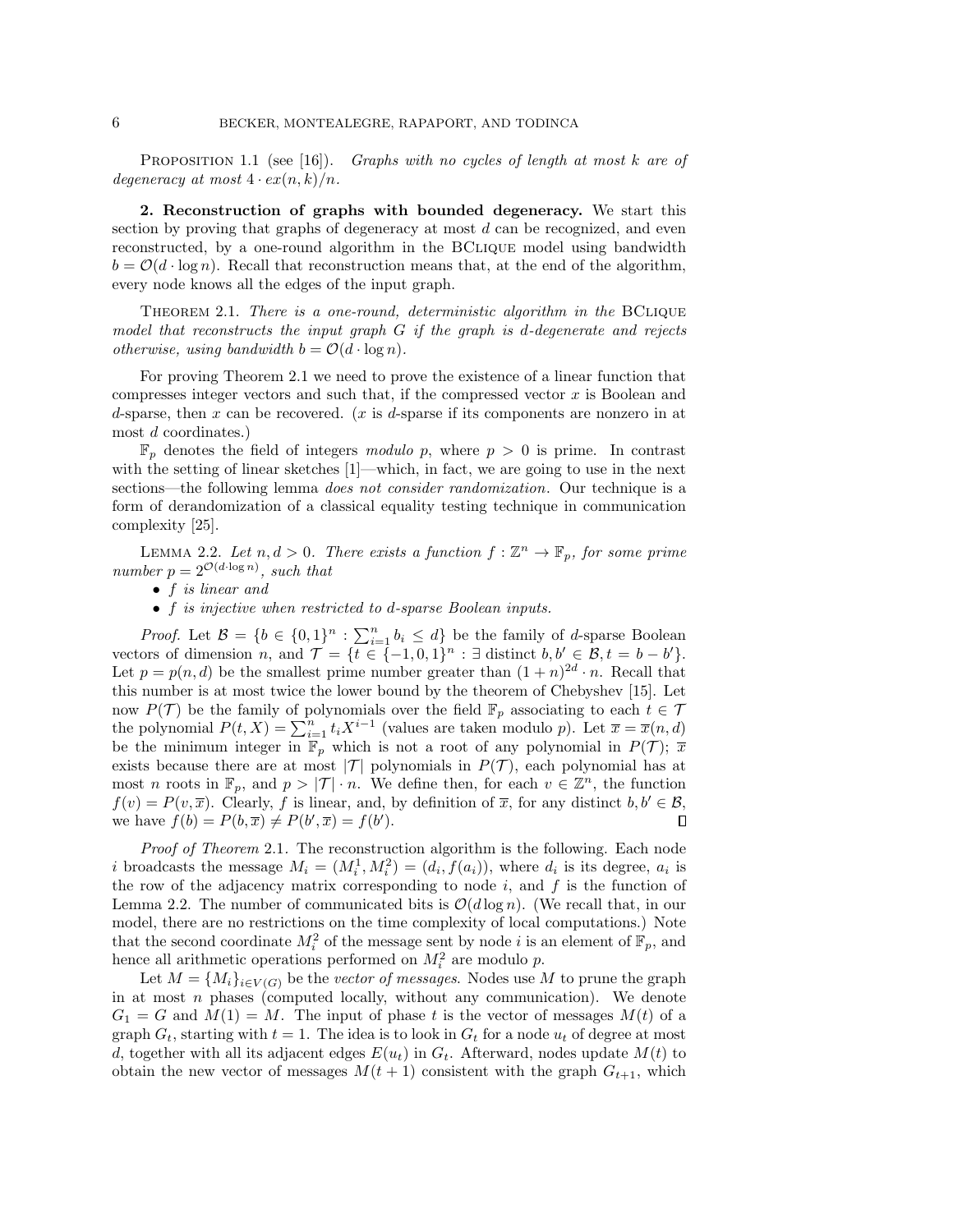corresponds to the deletion of  $u_t$  from  $G_t$ . The output of each phase t is  $M(t + 1)$ together with  $u_t$  and  $E(u_t)$ . If no such  $u_t$  exists, the algorithm deduces that the input graph is not d-degenerate and rejects.

The first step of phase t is to look for a node  $u_t$  such that  $M(t)_{u_t}^1 \leq d$ . Then, using  $M(t)_{u_t}^2$ , nodes obtain  $E(u_t)$ . This can be done by testing, for each  $b \in \mathcal{B}$  (the set of Boolean d-sparse vectors), whether  $f(b) = M(t)_{u_t}^2$ . Since  $M(t)_{u_t}^1 \leq d$ , we have that the adjacency vector of  $u_t$  in  $G_t$  is d-sparse, and then, according to the injectivity property of f, the unique vector of  $\mathcal{B}$  such that  $f(b) = M(t)_{u_t}^2$  is the adjacency vector of  $u_t$  in  $G_t$ .

Finally, we can use  $E(u_t)$  and  $M(t)$  to compute  $M(t + 1) = \{ M(t + 1) \}_{i \in V (G_{t+1})}$ as follows:

$$
M(t+1)_i = \begin{cases} M(t)_i & \text{if } u_t i \notin E(u_t), \\ (M(t)_i^1 - 1, M(t)_i^2 - f(e_{u_t})) & \text{if } u_t i \in E(u_t), \end{cases}
$$

where  $e_k$  is the Boolean vector of dimension n with a single one in the kth coordinate.

Note that, if  $M(t)$  corresponds to the vector of messages of  $G_t$ , then  $M(t + 1)$ corresponds to the vector of messages of  $G_{t+1} = G[V(G_t) - \{u_t\}]$ . Let  $a(t)_i$ ,  $d(t)_i$ and  $a(t+1)<sub>i</sub>$ ,  $d(t+1)<sub>i</sub>$  be the adjacency vectors and degrees of node i in  $G(t)$  and  $G(t + 1)$ , respectively. On one hand, if  $u_t i \notin E(u_t)$ , then  $a(t)_i = a(t + 1)_i$  and  $d(t)_i = d(t+1)_i$ ; therefore,  $M(t)_i = M(t+1)_i$ . On the other hand, if  $u_i i \in E(u_t)$ , then  $M(t+1)_i = d(t+1)_i = d(t)_i - 1 = M(t)_i - 1$  and  $a(t+1)_i = a(t)_i - e_{u_i}$ . By the linearity of f, we obtain that  $M(t+1)_i = f(a(t)_i - e_{u_t}) = M(t)_i - f(e_{u_t}).$  $\Box$ 

2.1. Lower bounds. Here we show that the previous algorithm is essentially tight, in the following sense. Let  $d = d(n)$  be such that  $\log(n/d) = \Theta(\log n)$ . (This holds, for instance, if  $1 \leq d \leq n^{\delta}$  for any fixed  $0 \leq \delta < 1$ .) If an algorithm  $\mathcal A$ reconstructs the class of a *d*-degenerate graphs in the BCLIQUE model, then  $\mathcal A$  must communicate, at least, the number of bits communicated by the algorithm of Theorem [2.1.](#page-5-1) Moreover, this holds even for multiround,  $\epsilon$ -error randomized algorithms.

THEOREM 2.3. Let  $d = d(n)$  be such that  $\log(n/d) = \Theta(\log n)$  and let  $0 < \epsilon < 1/3$ . If an  $\epsilon$ -error, randomized algorithm reconstructs the class of d-degenerate graphs in the BCLIQUE model using R rounds and bandwidth b, then  $Rb = \Omega (d \log n)$ .

*Proof.* Consider  $\mathcal{G}$ , the family of n-node bipartite graphs  $G = (V_1 \cup V_2, E)$ , with  $|V_1| = |V_2| = n/2$ , and such that every vertex  $v \in V_1$  has exactly d neighbors in  $V_2$ . (We are assuming, for simplicity and without loss of generality, that *n* is even.) Clearly, any graph in  $\mathcal G$  is d-degenerate, and  $|\mathcal G | = {n/2 \choose d}^{n/2}$ . Hence,  $\log |\mathcal{G}| = \Omega (nd \log(n/d)) = \Omega (nd \log n).$ 

There must be at least one outcome of the coin tosses for which the correct algorithm reconstructs the input graph in at least  $(1 - \varepsilon)$  of the cases. Therefore,

$$
(n-1)Rb + n = \Omega(\log((1-\varepsilon)|\mathcal{G}|)) = \Omega(\log|\mathcal{G}|) = \Omega(nd\log n).
$$

The value  $(n-1)Rb + n$  corresponds to the total number of bits received by any node v of the network:  $(n-1)Rb$  bits are received from the other nodes and n bits are known by  $v$  at the beginning of the algorithm. (This is the indicator function of its neighborhood.) This implies that  $R \cdot b = \Omega (\log | \mathcal{G} | /n) = \Omega (d \log n)$ .  $\Box$ 

Remark 2.4. The previous lower bound also holds in the much more powerful unicast congested clique model, where, instead of simply broadcasting, nodes are allowed to send different messages to different nodes.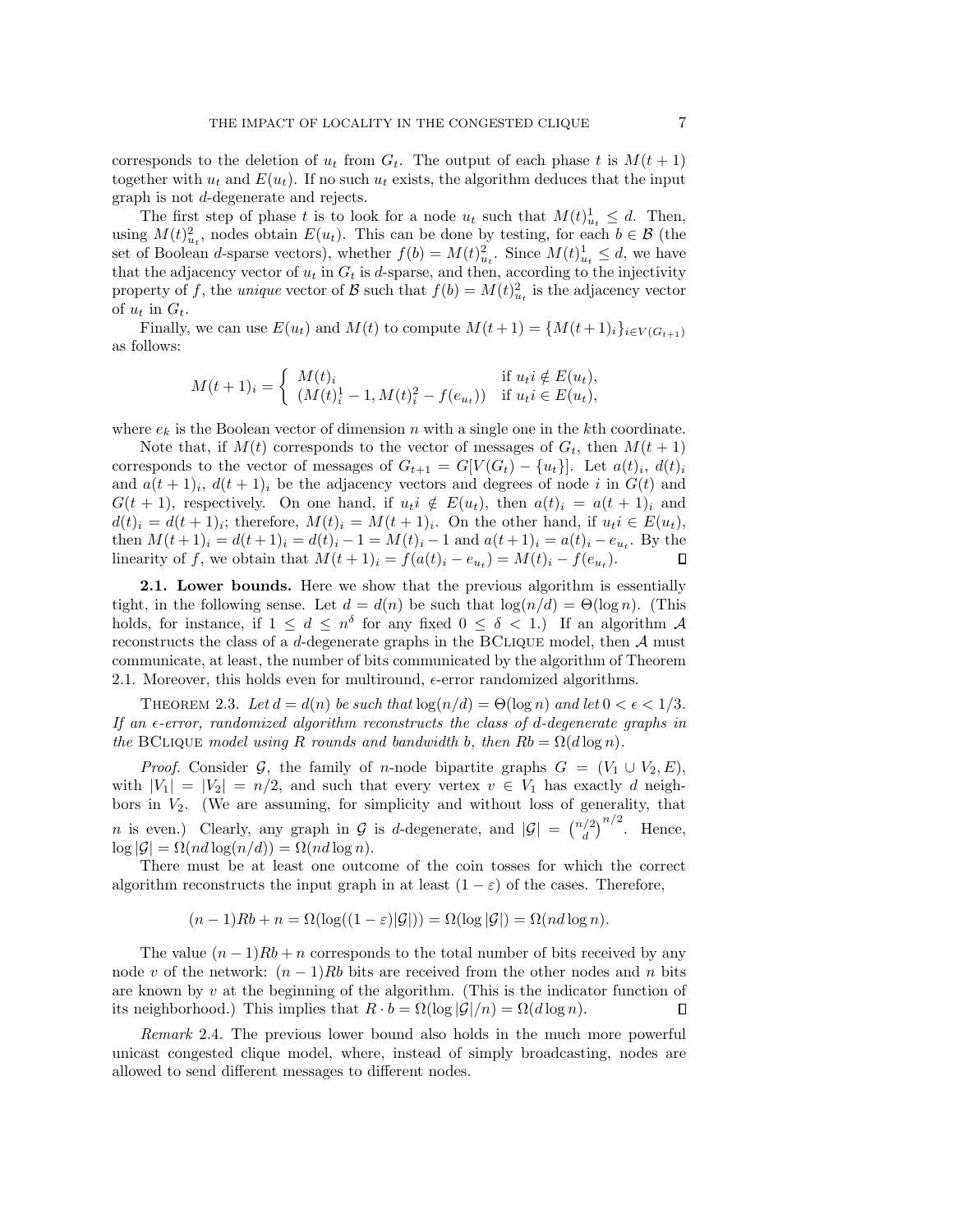<span id="page-7-0"></span>3. Detection of short cycles. Consider first problem SUB-CYCLE $\lt k$ . Recall that Proposition [1.1](#page-4-0) states that a graph without cycles of length at most  $k$  has degeneracy at most  $4 \cdot \frac{ex(n, k)}{n}$ . Then, using the algorithm of Theorem [2.1,](#page-5-1) we can give an answer to problem SUB-CYCLE $\lt k$ .

<span id="page-7-1"></span>Theorem 3.1. There exists a one-round, deterministic BClique algorithm that solves problem SUB-CYCLE<sub> $\lt k$ </sub> and uses bandwidth  $b = \mathcal{O} (ex(n, k) \log n/n)$ .

*Proof.* By Proposition [1.1,](#page-4-0) the No-instances of problem SUB-CYCLE $\epsilon_k$  must be  $(4 \cdot \operatorname{ex}(n, k)/n)$ -degenerate. Therefore, we simply apply Theorem [2.1](#page-5-1) on the input graph assuming that its degeneracy is indeed  $4 \cdot \exp(n, k)/n$ . Hence, in one round, and using bandwidth  $b = \mathcal{O}(ex(n, k) \log n/n)$ , each node either (1) fully reconstructs the graph and decides the property or (2) notices that the degeneracy of the input graph is larger than the degeneracy of any No-instance and concludes that the graph is a Yes-instance. П

Remark 3.2. Observe that problems  $\text{SUB-CYCLE}_{\leq k}$  and  $\text{CYCLE}_{\leq k}$  are equivalent. Indeed, if a graph G is a Yes-Instance of  $\text{CYCLE}_{\leq k}$ , then G contains an induced cycle of length at most  $k$ , which is also a subgraph of  $G$ . For the other direction, note that any cycle of length  $\ell$  that is a subgraph of G has an induced cycle of length smaller than or equal to  $\ell$ . Therefore, the upper and lower bounds of these problems coincide.

COROLLARY 3.3. There exists a one-round, deterministic problem  $\text{CYCLE}_{\leq k}$  that uses bandwidth  $b = \mathcal{O}(ex(n, k) \log n/n)$ .

<span id="page-7-3"></span>Remark 3.4. Bondy and Simonovits [\[10\]](#page-17-14) showed that  $ex(n, k) = \mathcal{O} (n^{1+2/k})$  if k is even and  $ex(n, k) = \mathcal{O}(n^{1+2/(k-1)})$  if k is odd. Therefore, the bandwidth of the one-round, deterministic BCLIQUE algorithm that solves both  $\textsc{Sub-Cycle}\xspace_{\leq k}$  and CYCLE<sub> $\leq k$ </sub> is such that  $b = \mathcal{O} (n^{2/k} \log n)$  if k is even and  $b = \mathcal{O} (n^{2/(k-1)} \log n)$  if k is odd. On the other hand, the Erdős girth conjecture states that these bounds are tight, implying the results of Table [1.](#page-3-0) Currently, the best constructions provide a lower bound for  $ex(n, k) = \Omega(n^{1+4/(3k-7)})$  if k is even and  $ex(n, k) = \Omega (n^{1+4/(3k-9)})$ if  $k$  is odd [\[26\]](#page-18-4).

3.1. Lower bounds. The previous algorithm is rather restrictive. It is deterministic, it works in one-round, and the information each node has about the graph is minimal, consisting of the 1-neighborhood. The question we ask here is the following: is it possible, by lifting previous restrictions, to decrease the *total* number of bits broadcasted by each node? The next results give a negative answer to this question, at least up to logarithmic factors. In other words, the one-round deterministic algorithm based on the degeneracy seems to be the best we can do.

Recall that  $BCLIQUE[r]$  is the extension of the broadcast congested clique model where each node u receives as input the set of all edges lying on a path of length at most  $r$ , starting in  $u$ .

<span id="page-7-2"></span>THEOREM 3.5. Let  $\epsilon \leq 1/3, k \geq 4$ , and  $0 < r \leq k/4$ . Then, any  $\epsilon$ -error, Rround, b-bandwidth algorithm in the BCLIQUE $[r]$  model that solves problem CYCLE $\epsilon_k$ satisfies  $R \cdot b = \Omega (ex(n, k)/n)$ .

Proof. The proof of this theorem is very similar to a proof in [\[16\]](#page-17-4) (where the authors proved the same result for the BCLIQUE model, i.e., for  $r = 1$ ). Let  $\mathcal P$  be an  $\epsilon$ -error, one-round algorithm in the BCLIQUE $[r]$  model that solves, on input graphs of size n, CYCLE<sub> $\lt k$ </sub> in  $R(n)$  rounds and using bandwidth  $b(n)$ . Let  $\{ G_n \}_n$  be a family of graphs of size  $n$  with the maximum number of edges not containing a cycle of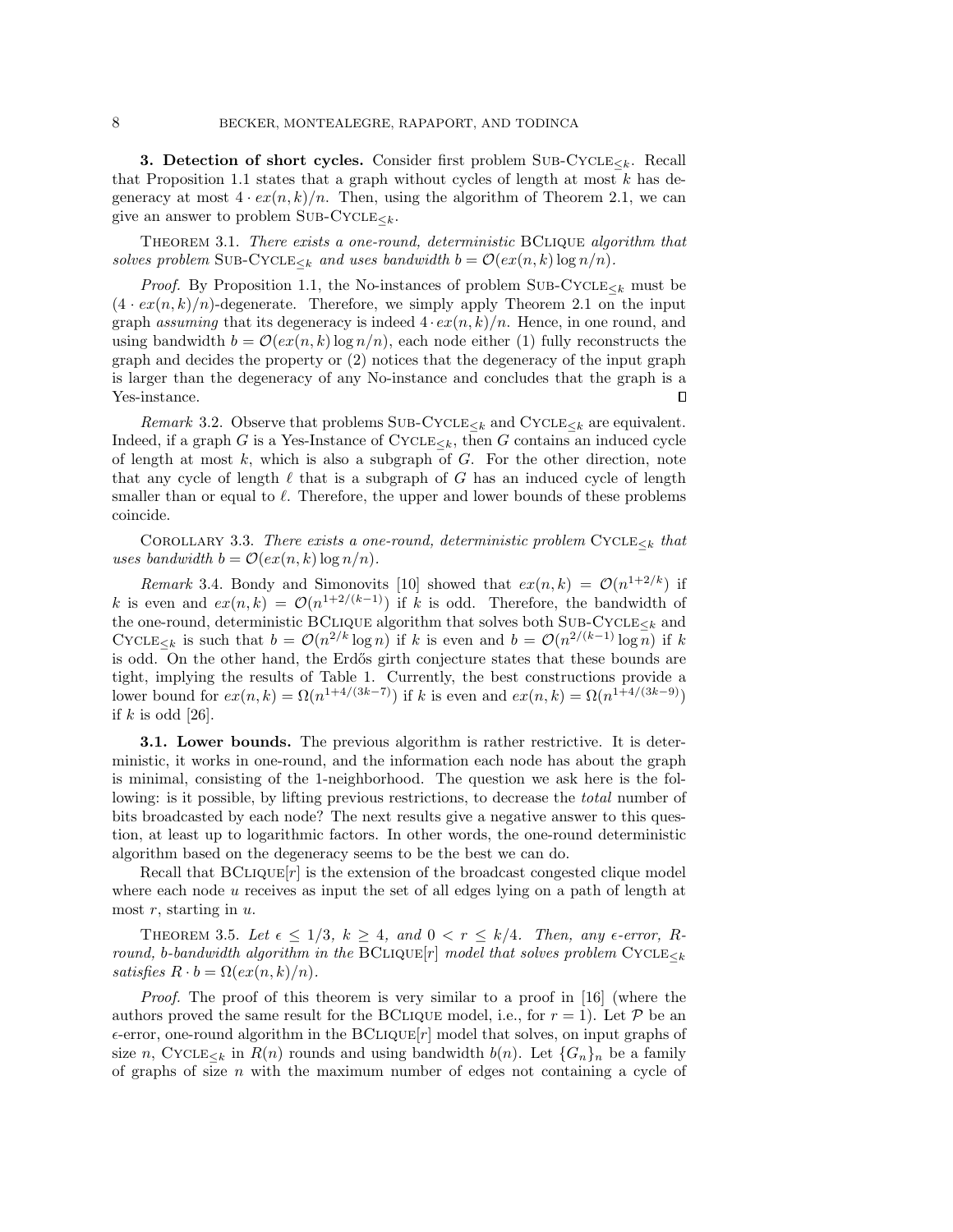length at most  $k$ . Notice that, by definition, the number of edges  $m$  is such that  $m = \mathcal{O} (ex(n, k)).$ 

We show that we can use  $\mathcal P$  to solve the communication complexity problem  $DISJ_m$ , where two players (Alice and Bob) receive, each, a subset of  $\{ 1, \ldots, m\}$ and have to decide if the intersection of their sets is nonempty. The communication complexity of  $DISJ_m$  is  $\Omega (m)$  [\[25\]](#page-17-17).

The reduction works as follows: Alice and Bob interpret their inputs as subsets of  $E(G_n)$ , called  $E_A$  and  $E_B$ , respectively. Let  $\tilde{G}_n$  be the graph composed by two copies of  $V(G_n)$ , called  $V_A$  and  $V_B$ , and where each node in  $V_A$  is connected by a path of length  $2\lfloor k/4\rfloor$  with its corresponding copy in  $V_B$ . The edges between nodes in  $V_A$  (resp.,  $V_B$ ) are given by  $E_A$  (resp.,  $E_B$ ). Notice that  $\tilde{G}_n$  has a cycle of length at most k if and only if  $E_A \cap E_B \neq \emptyset$ .

Let u be a vertex in  $V(G_n)$  and let  $u_A$  and  $u_B$  be the copies of u in  $V_A$  and  $V_B$ , respectively. We call  $P_u$  the path of length  $2\lfloor k/4\rfloor$  from  $u_A$  to  $u_B$  in G. For each  $u \in V (G)$ , Alice (resp., Bob) can simulate  $\mathcal P$  on each node  $u_A$  (resp.,  $u_B \in V_B$ ) and in the first (resp., the last) r nodes in  $P_u$ , since the messages sent by those nodes only depend on  $E_A$  (resp.,  $E_B$ ). We say that Alice (resp., Bob) *owns* those nodes. Observe that if a vertex w belongs to  $P_u \setminus (N^r(u_A) \cup N^r(u_B))$ , then the message of w can be produced by any node of the graph, since its message does not depend on the edges of  $\tilde{G}_n$ .

We obtain a communication algorithm for  $DISJ_m$ , where at each round Alice and Bob exchange the messages produced by simulating algorithm  $\mathcal P$  on all the nodes they own. This implies that algorithm  $\mathcal P$  on graphs of size  $2n\vert k/4\vert$  is such that  $2n\left|k/4\right| \cdot R(2n\left|k/4\right|) \cdot b(2n\left|k/4\right| ) = \Omega (m(n)).$  Therefore, algorithm  $\mathcal P$  on n-vertex graphs is such that  $R \cdot b = \Omega (ex(n, k)/n)$ .  $\Box$ 

In the case where the nodes have more knowledge of the graph, i.e., when  $r \leq k/3$ , we can obtain lower bounds for one-round algorithms.

<span id="page-8-0"></span>THEOREM 3.6. Let  $\epsilon \leq 1/3, k \geq 3$ , and  $0 < r \leq k/3$ . Then, any  $\epsilon$ -error, oneround, b-bandwidth algorithm in the BCLIQUE $[r]$  model that solves CYCLE $\lt_k$  satisfies  $b = \Omega (ex(n, k)/n).$ 

*Proof.* Let  $\mathcal P$  be an  $\epsilon$ -error, one-round randomized algorithm in the BCLIQUE $[r]$ model that solves CYCLE<sub> $\lt k$ </sub> using messages of size  $b(n)$ . We are going to show that  $\mathcal P$ can be turned into an  $\epsilon$ -error protocol solving the two-party communication problem INDEX<sub>m</sub>, with messages of size  $3rn \cdot b((n - 2)r + k)$ . In INDEX<sub>m</sub>, Alice receives a Boolean vector  $a \in \{ 0, 1\}^m$ , Bob receives an index  $1 \leq \ell \leq m$ , and both of them have to output  $a_\ell$ . It is well-known (see [\[25\]](#page-17-17)) that the one-round communication complexity of INDEX<sub>m</sub> is  $\Omega (m)$ . This lower-bound also holds to  $\epsilon$ -error randomized protocols, for  $\epsilon \leq 1/3.$ 

Let G be an n-node graph not containing any cycle of length at most  $k$ , such that the number of edges in G is maximum. In other words, if  $m = |E(G)|$  is the number of edges of G, then  $m = ex(n, k)$ . Let us name  $e_1, \ldots, e_m$  the edges of G. For a vector  $a \in \{ 0, 1\}^m$ , we call  $G_a$  the subgraph of G such that  $e_i \in E(G_a)$  if and only if  $a_i = 1$ . Since  $G_a$  is a subgraph of G, all cycles of  $G_a$  have length greater than k.

Let us define a family of graphs  $G_a(s, t)$ , indexed by two parameters  $s, t \in$  $\{ 0, 1, \ldots, n\}$ . Each graph  $G_a(s, t)$  has  $(n - 2)r + k$  vertices, which are numbered from 1 to  $(n-2)r + k$ . Graph  $G_a(s,t)$  is constructed as follows:

- $\bullet$  The graph induced by vertices  $\{ 1, \ldots, n\}$  is  $G_a$ .
- $\bullet$  For each  $i \in \{ 1, ..., n\}$  the vertices  $i, i+n, i+ 2n, ..., i+(r 1)n$  form a path of length  $r-1$ , called  $P_i$ .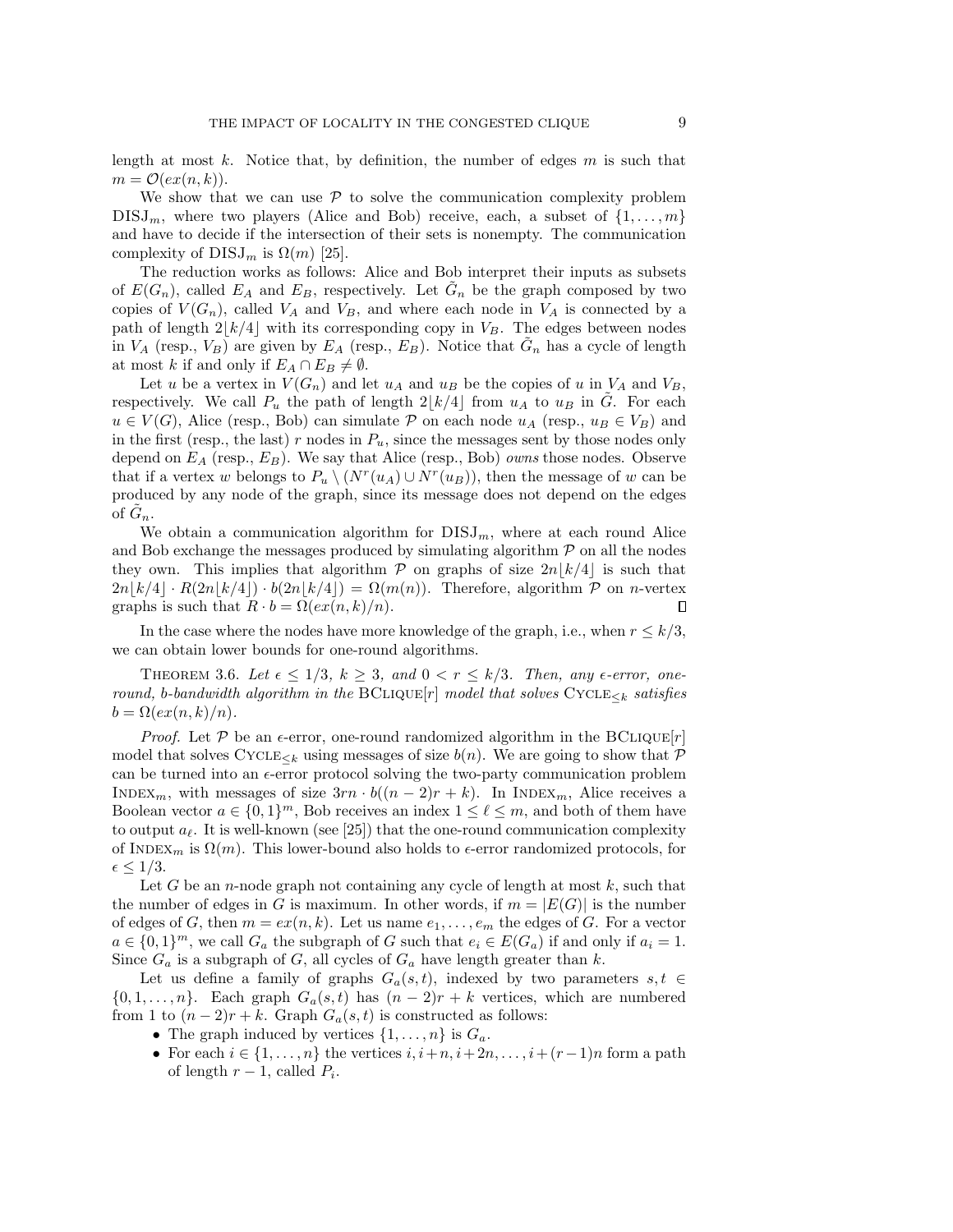- Vertices  $rn + 1, \ldots, (n 2)r + k$  form path of length  $k 2r 1$ , called  $P^*$ .
- $\bullet$  If  $s \neq 0$ , then vertex  $s + (r 1)n$  is adjacent to  $rn + 1$ , and if  $t \neq 0$ , then vertex  $t + (r + 1)n$  is adjacent to  $(n - 2)r + k$ .

We claim that  $G_a(s, t)$  is a Yes-instance of problem CYCLE<sub> $\leq k$ </sub> if and only if s, t are adjacent in  $G_a$ . Indeed, if s, t are adjacent, then  $P_s \cup P^* \cup P_t$  is an induced cycle of length k. Conversely, by definition of G, if  $G_a(s, t)$  contains a cycle a of length at most k, then this cycle must contain the path  $P_u \cup P^* \cup P_v$ , which already contains k nodes, and then necessarily  $\{ s, t\}$  is an edge of  $G_a$ .

Now observe that for each  $i \in \{ 1, ..., n\}$  and each  $j \in \{ 1, ..., r - 1\}$ , the rneighborhood of vertex  $i + jn \in P_i$  is contained in  $N^r(i) \cup P_i$  if  $i \notin \{s, t\}$  and is contained in  $N^r(i) \cup P^* \cup P_i$  otherwise. Intuitively, the vertices in  $P_i$  have at most the same knowledge of  $G_a$  as vertex *i*. Moreover, the vertices in  $P^*$  have no knowledge of the edges of  $G_a$ .

Given  $a \in \{ 0, 1\}^m$  and  $s, t \in \{ 0, 1, ..., n\}$ , we call  $M_{s,t}(u)$  the message that vertex  $u \in V (G_a(s, t))$  produces when protocol  $\mathcal P$  runs on input  $G_a(s, t)$ . Previous observations imply the following facts, for each  $i \in \{ 1, ..., n\}$  and  $u \in P_i$ :

- $\bullet$   $M_{i,t}(u)$  equals  $M_{i,0}(u)$  for all  $t \in \{ 0, 1, \ldots, n\}$  such that  $t \neq i$ .
- $\bullet$   $M_{s,i}(u)$  equals  $M_{0,i}(u)$  for all  $s \in \{ 0, 1, \ldots, n\}$  such that  $s \neq i$ .
- $\bullet$   $M_{s,t}(u)$  equals  $M_{0,0}(u)$  for all  $s, t \in \{ 0, 1, \ldots, n\}$  such that  $s \neq i$  and  $t \neq i$ .

Now let a  $in\{ 0, 1\}^m$ ,  $\ell \in \{ 1, ..., m\}$  be an input of INDEX<sub>m</sub>, and call  $\mathcal{P}'$  the following one-round protocol: Alice uses  $\mathcal P$  to produce three messages, for each node  $u \in \{ 1, ..., rn \}$ , that we call  $M_1(u) = M_{0,0}(u), M_2(u) = M_{i,0}(u)$ , and  $M_3(u) =$  $M_{0,i}(u)$ , where  $i \in \{ 1, ..., n\}$  is such that u belongs to  $P_i$ . Bob simply communicates  $\ell$  to Alice. Therefore, in the communication round Alice communicates  $3rn \cdot b((n - \ell)$  $2(r + k)$  bits. After the communication round, Alice outputs  $a_{\ell}$ . Bob, on the other hand, computes  $s, t \in \{ 1, ..., n\}$  such that  $\{ s, t\} = e_{\ell}$ . Then, for each  $u \in \{ rn +$  $1, \ldots, (n-2)r+k$  Bob produces  $M(u) = M_{s,t}(u)$ . Bob can produce these messages without any knowledge of a because the vertices  $u \in \{ rn + 1, \ldots, (n - 2)r + k\}$  belong to  $P^*$ , and then  $N^r(u) \subseteq P_s \cup P^* \cup P_t$ . Then, Bob gathers the set of messages  $\tilde{M} = \{ \tilde{M}(u) : u \in \{ 1, \ldots, (n - 2)r + k\} \}$ , where

- $\bullet$   $M(u) = M_1(u)$  if  $u \neq P_s \cup P_t$ ,
- $\bullet$   $M(u) = M_2(u)$  if  $u \in P_s$ ,
- $\bullet$   $M(u) = M_3(u)$  if  $u \in P_t$ ,
- $\tilde M(u) = M(u)$  if  $u \in P^*$ .

Observe that M is exactly the set of messages that protocol  $\mathcal P$  produces on input  $G_a(s, t)$ . Then, Bob runs  $\mathcal P$  on M obtaining the answer of problem CYCLE $\lt k$  on input  $G_a(s, t)$  with probability  $\epsilon$ . As we explained above, this answer is affirmative if and only if  $a_\ell = 1$ . We conclude that  $\mathcal{P}'$  solves INDEX<sub>m</sub> with messages of size  $3rn \cdot b((n - 2)r + k)$ . Therefore  $3rn \cdot b((n - 2)r + k) = \Omega (ex(n, k))$ . We conclude that  $b(n) = \Omega (ex(n, k)/n).$  $\Box$ 

Remark 3.7. Bondy and Simonovits [\[10\]](#page-17-14) showed that  $ex(n, k) = \mathcal{O} (n^{1+2/k})$  if k is even, and  $ex(n, k) = \mathcal{O}(n^{1+2/(k-1)})$  if k is odd. The Erdős girth conjecture states that this bound is tight, implying the results of Table [1](#page-3-0) for  $\text{CYCLE}_{\leq k}$ . Currently, the best constructions provide a lower bound for  $ex(n, k) = \Omega (n^{1+4/(\sqrt{3k}-7)})$  if k is even, and  $ex(n, k) = \Omega (n^{1+4/(3k-9)})$  if k is odd [\[26\]](#page-18-4).

From the remarks above, we obtain the following.

COROLLARY 3.8. Let  $\epsilon \leq 1/3, k \geq 4$ , and  $0 < r \leq k/4$ . Then, any  $\epsilon$ -error,  $R$ -round, b-bandwidth randomized algorithm in the  $BCLIQUE[r]$  model that solves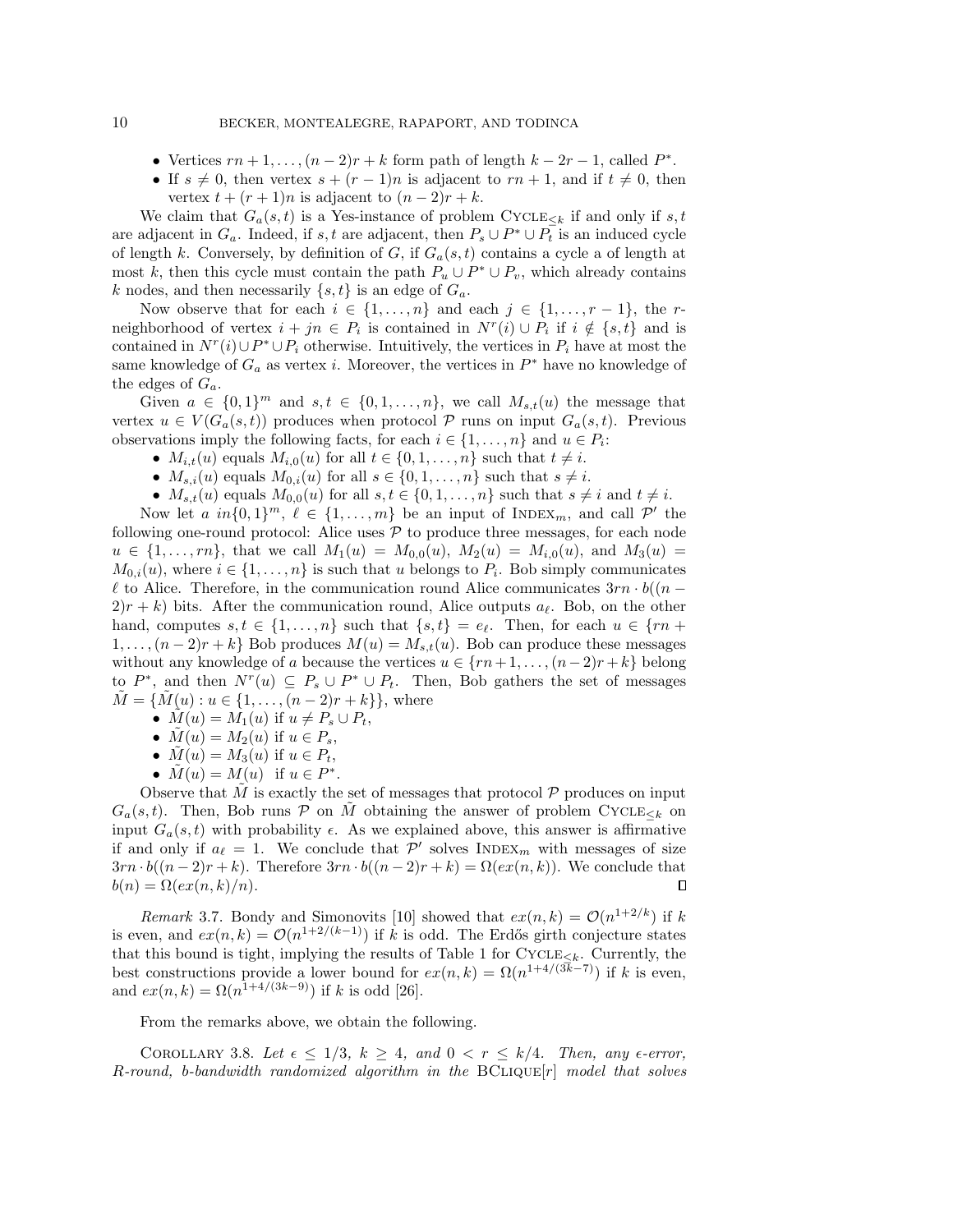$\text{CYCLE}_{\leq k}$  requires bandwidth  $b = \Omega (n^{1/(\lfloor k/2 \rfloor)})$ . This bound assumes the Erdős girth conjecture.

COROLLARY 3.9. Let  $\epsilon \leq 1/3, k \geq 3$ , and  $0 < r \leq k/3$ . Then, any  $\epsilon$ -error, one-round, b-bandwidth randomized algorithm in the  $BCLIQUE[r]$  model that solves  $\text{CYCLE}_{\leq k}$  requires bandwidth  $b = \Omega (n^{1/(\lfloor k/2 \rfloor)})$ . This bound assumes the Erdős girth conjecture.

<span id="page-10-0"></span>4. Detection of long cycles. Problems SUB-CYCLE<sub>>k</sub> and CYCLE<sub>>k</sub>, unlike the  $\leq$  case of previous section, are obviously very different between themselves. Consider, for example, the *n*-node complete graph  $K_n$ . It has a cycle of length n. But its induced cycles are all triangles. Problem  $SUB-CYCLE_{\geq k}$  can be solved using again the degeneracy approach. In fact, from a result of Birmel\'e [\[9\]](#page-17-19), the treewidth (and hence the degeneracy) of graphs with no cycles of length greater than  $k$  is at most  $k$ .

<span id="page-10-1"></span>THEOREM 4.1. There exists a one-round, deterministic BCLIQUE algorithm that solves problem SUB-CYCLE<sub>>k</sub> and uses bandwidth  $b = \mathcal{O}(k \log n)$ .

Proof. We simply apply Theorem [2.1](#page-5-1) assuming that the input graph is  $k$ -degenerate. If it is indeed  $k$ -degenerate, then the algorithm reconstructs it (and each node locally verifies whether the input graph has a cycle of length at least  $k+1$ . Otherwise, it is not k-degenerate, and it must correspond to a Yes-instance.  $\Box$ 

Recall that graphs without induced cycles of length greater than k are called k-chordal [\[11\]](#page-17-20). 3-chordal graphs, i.e., graphs in which every cycle (not necessarily induced) of 4 or more vertices has a chord, are called chordal graphs. It is known that a graph G is chordal if and only if, for each vertex  $u \in V$ , and each connected component C in  $G - N[u]$ , the neighborhood  $N(C)$  of this component induces a clique in  $G$ . This "local" characterization has been exploited by Chandrasekharan and Iyengar [\[13\]](#page-17-21) for devising a fast parallel algorithm recognizing chordal graphs. We begin this section by extending previous characterization to arbitrary chordalities  $k > 3$  in order to take advantage of this in our distributed framework.

Let G be a graph,  $u \in V (G)$ , and  $k > 0$ . Let  $D_1, \ldots, D_p$  be the p connected components of  $G - N^{\lfloor k/2\rfloor}[u]$  (obtained by removing the vertices at distance at most  $\lfloor k/2\rfloor$ from u). Let  $H_u^k$  denote the graph obtained from G by contracting each component  $D_i$  into a single node  $d_i$ .

<span id="page-10-2"></span>LEMMA 4.2. Let G be a graph. G is k-chordal if and only if, for every  $u \in V (G)$ ,  $H_u^k$  is k-chordal.

*Proof.* Suppose first that G is not k-chordal. Let  $u \in V (G)$  be a vertex of some chordless cycle of length greater than  $k$ . Among the chordless cycles of length greater than k containing u, let  $C_l$  be one that has minimum intersection size with  $N^{\lfloor k/2\rfloor}[u]$ . We call  $u_0, \ldots, u_{l-1}$  the nodes of the cycle  $C_l$ , where  $u_0 = u$  and  $u_i$  is adjacent to  $u_{i-1 \mod l}$  and  $u_{i+1 \mod l}$ .

First, observe that if  $C_l$  is contained in  $N^{\lfloor k/2\rfloor}[u]$ , then necessarily  $C_l$  is also contained in  $H_u^k$  and then  $H_u^k$  is not k-chordal. Therefore, we suppose that at least one vertex of  $C_l$  is not contained in  $N^{\lfloor k/2\rfloor}[u]$ . The cycle  $C_l$  may leave the set  $N^{\lfloor k/2\rfloor}[u]$ and then get in again, potentially many times. We will show that each time that it does so, the cycle intersects a different connected component of  $G - N^{\lfloor k/2\rfloor}[u]$ . Thus, when we contract each such component into a single node, we obtain a chordless cycle of length greater than k. For  $t \geq 0$ , call  $P_1, \ldots, P_t$  the connected components of  $G[C_l] - N^{\lfloor k/2\rfloor}[u]$ . Since  $C_l$  is chordless, there exists for each  $i \in \{ 1, \ldots, t\}$  a pair  $a_i, b_i \in \{ 0, \ldots, l - 1\}$  such that  $P_i = \{ u_j \in C_l : a_i < j < b_j \}$  and  $|C_l \cap N(P_i)| =$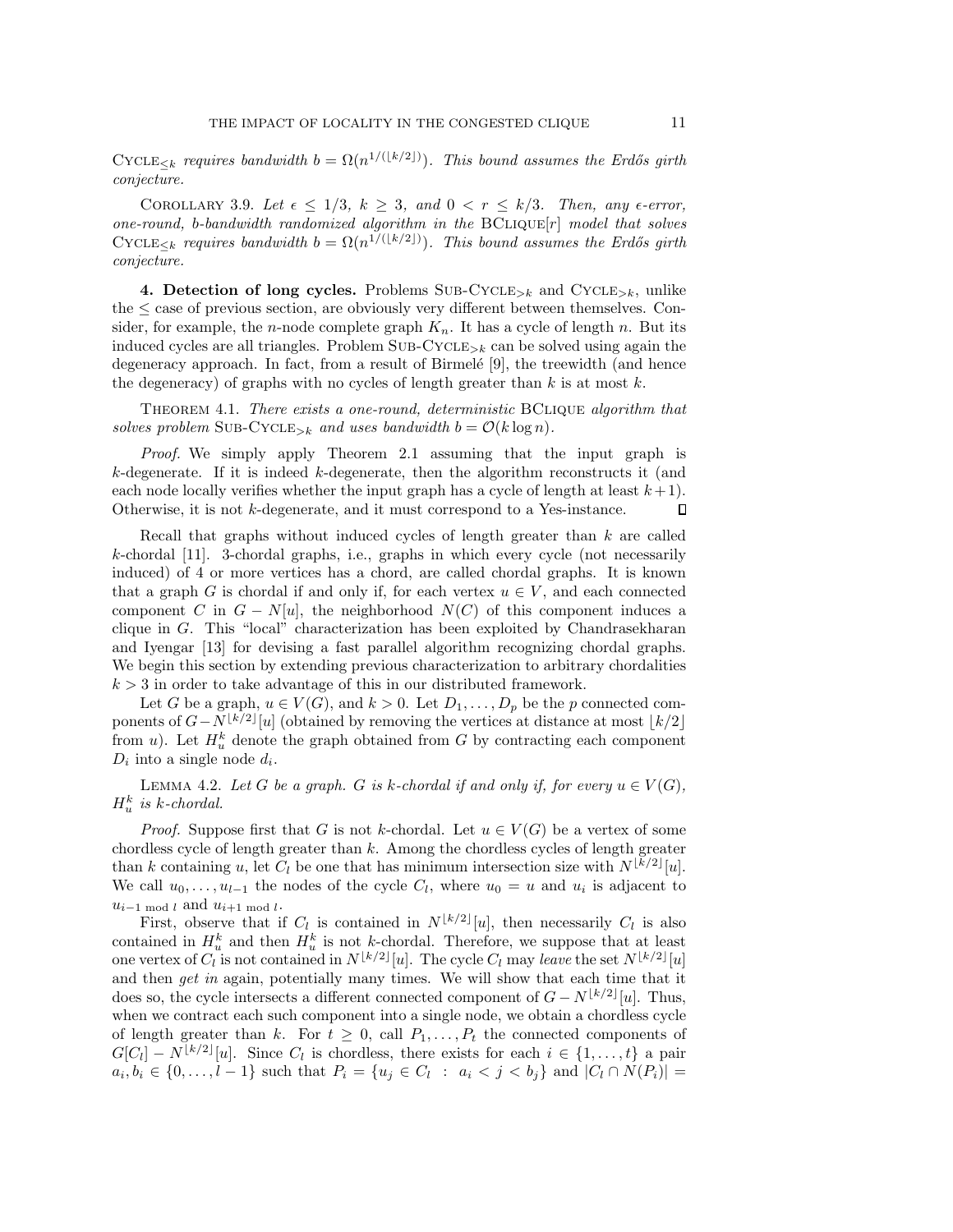$\{u_{a_i}, u_{b_i}\}.$  Moreover, since  $P_i \cap N^{\lfloor k/2\rfloor}[u] = \emptyset$ ,  $u_{a_i}$  and  $u_{b_i}$ are at distance exactly  $\lfloor k/2\rfloor$  from u in G.

For  $i \in \{ 1, ..., t\}$ , let  $D_i$  be the component of  $G - N^{\lfloor k/2\rfloor}[u]$  that contains  $P_i$ . Notice that  $N(D_i) \cap C_l = \{a_i, b_i\}$ . Indeed, suppose that  $|D_i \cap C_l| \geq 3$ , and let  $J \subset \{ 1, ..., l\}$  be such that  $j \in J$  if  $u_j \in N(D_i)$ . Let  $m = \min(J)$  and  $M =$  $\max(J)$ , and call P' a shortest path between  $u_m$  and  $u_M$  contained in  $D_i$ . Clearly,  $u_j \notin N(C_i)$  for any  $j \in \{ 0, ..., m - 1, M + 1, ..., l - 1\}$ . Therefore, the cycle  $C' =$  $u_0, \ldots, u_{m-1}, u_m, P', u_M, u_{M+1}, \ldots, u_{l-1}, u_0$  is chordless. Since  $u_m$  and  $u_M$  are at distance  $\lfloor k/2 \rfloor$  from x in G, C' is of length greater or equal to  $k + 1$ . Then, C' is a chodless cycle of length greater than  $k$  that contains  $u$  and whose intersection with  $N^{\lfloor k/2\rfloor}[u]$  is strictly smaller than the one of  $C_l$ , which contradicts the fact that, by our choice of  $C_l$ , the intersection of  $C_l$  with  $N^{\lfloor k/2\rfloor}[u]$  is a minimum one. We conclude that each component of  $G - N^{\lfloor k/2\rfloor}[u]$  contains at most one of  $\{ P_1, \ldots, P_t\}$ . Therefore, in the graph  $H_u^k$ , each path  $P_i$  of  $C_l$  will be contracted into a different vertex  $d_i$ . The new cycle is still a chordless cycle of length greater than  $k$ , in the graph  $H_u^k$ . So  $H_u^k$ is not  $k$ -chordal.

For the converse, suppose that there exists  $u \in V(G)$  such that  $H_u^k$  contains a chordless cycle of length *l* greater than *k*; call  $C_l = u_0, \ldots, u_{l-1}, u_0$  such a cycle. Consider the set  $I = \{ i \in \{ 0, ..., l - 1\} \mid u_i \in C_l\backslash N^{\lfloor k/2\rfloor}[u] \}$  of the indices of nodes in  $C_l$  that correspond to contracted components of  $G - N^{\lfloor k/2\rfloor}[u]$ . For each  $i \in I$ , call  $D_i$  the connected component of  $G - N^{\lfloor k/2 \rfloor}[u]$  corresponding to  $u_i$ . Notice that since  $C_l$  is chordless,  $N(D_i) \cap C_l = \{ u_{i-1}, u_{i+1}\}$  (where the subindices are taken modulo l). Let  $P_i$  be a chordless  $u_{i-1}, u_{i+1}$ -path in  $G[D_i \cup \{ u_{i-1}, u_{i+1}\}].$ 

Call C the cycle of G corresponding to  $C_l$  when we replace for each  $i \in I$  the subpath  $u_{i-1}, u_i, u_{i+1}$  with  $P_i$ . Clearly, the length of C is greater than or equal to that of  $C_l$ . Also, C is chordless since, for each  $i \in I$ , the node  $u_i$  corresponds to a different component  $D_i$ ,  $|N(P_i) \cap C| = \{u_{i-1}, u_{i+1}\}$ , and  $P_i$  is a chordless  $u_{i-1}, u_{i+1}$ -path. We conclude that  $G$  is not  $k$ -chordal.  $\Box$ 

Lemma [4.2](#page-10-2) provides us with a strategy for deciding k-chordality, i.e., for deciding whether the input graph G is a No-instance of problem  $\text{CYCLE}_{\geq k}$ . For doing this every node x must compute the graph  $H_x^k$  and then decide whether  $H_x^k$  is k-chordal. In order to compute  $H_x^k$ , each node x needs first to find the connected components of  $G - N^{\lfloor k/2 \rfloor}[x].$ 

Let  $F_x$  be the set of all edges lying on a path of length at most  $\left| k/2\right| + 1$  starting in x. We need each node to compute the connected components of  $G - F_x$  outside  $N^{\lfloor k/2\rfloor}[x].$ 

4.1. Computing the connected components of  $\bf{G} - \bf{F}$ . Ahn, Guha, and McGregor provide a probabilistic, one-round algorithm for computing a spanning forest of the input graph G in the BCLIQUE model using bandwidth  $b = \mathcal{O} (\log^3 n)$  [\[1\]](#page-16-0). In their algorithm, each node constructs a message based on its neighborhood and on a sequence of public random coins and broadcasts it to all other nodes. Using all these messages, every node is able to construct a spanning forest of the graph with probability  $1 - \epsilon$  for a fixed  $\epsilon \leq 1/3$ .

We want each node x to compute the connected components of  $G - F_x$ . Recall that  $F_x$  is the set of all edges lying on a path of length at most  $\vert k/2\vert + 1$  starting in x. We place ourselves in the BCLIQUE  $\left|\frac{k}{2}+1\right|$  model with bandwidth  $\mathcal{O}(\log^4 n)$ .

We amplify the bandwidth by a  $log(n)$  factor, with respect to the spanning tree algorithm of [\[1\]](#page-16-0), to ensure that it succeeds with high probability. We do this by running  $t = \mathcal{O}(\log n)$  independent copies of the algorithm of [\[1\]](#page-16-0), each one of them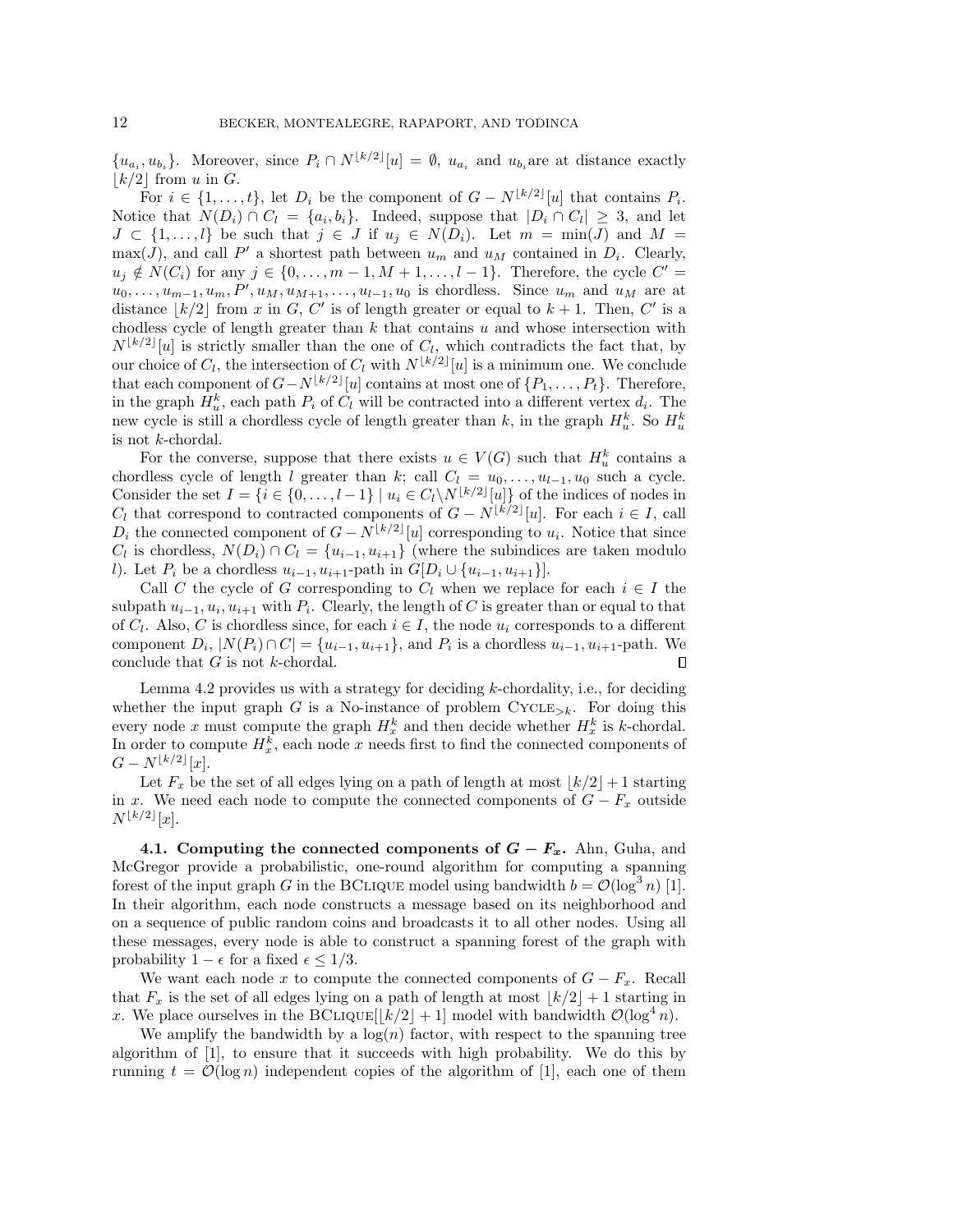using a different set of random coins. The probability that all copies of the algorithm fail is  $\epsilon^t = (1/n)^c$ .

Also, every node needs to know all the set of edges  $F_x$ , that is, why we choose the BCLIQUE $\left[\left|k/2\right| + 1\right]$  model. Using the spanning forest algorithm of [\[1\]](#page-16-0), we prove that each node x can construct a spanning forest of  $G - F_x$  with high probability.

The key observation is that the messages produced by the vertices are linear functions (with respect to the edges of the graph). Therefore, from the messages of  $G$ , each vertex  $x$  can compute the messages that the algorithm *would have constructed* on  $G - F_x$ .

DEFINITION 4.3. Let  $n, k, \delta > 0$ . A  $\delta$ -linear sketch of size k is a function

$$
S: \{0,1\}^{\mathcal{O}(\log n)} \times \{-1,0,1\}^n \to \{0,1\}^k,
$$

such that if  $S_r = S(r, \cdot )$ , then

- $S_r$  is linear for each  $r \in \{ 0, 1\}^{\mathcal{O}(\log n)}$ ;
- $\bullet$  if r is chosen uniformly at random, then there is an algorithm that, on input  $S_r(x) \in \{ 0, 1\}^k$ , returns ERROR with probability at most  $\delta$  and otherwise returns a pair  $(i, x_i)$  such that  $x_i \neq 0$  and coordinate i is picked uniformly at random among the nonzero coordinates of  $x$ . Probabilities are taken over the random choices of r.

PROPOSITION 4.4 (see [\[22\]](#page-17-16)). For each  $N, \delta > 0$ , there exists a  $\delta$ -linear sketch of size  $\mathcal{O}(\log^2 N \log \delta^{-1}).$ 

Let  $G = (V, E)$  be a graph of size n, and  $x \in V$ . We call  $a^x$  the connectivity vector of x in G, defined as the vector of dimension  $\binom{V}{2}$  such that

$$
a_{\{u,v\}}^x = \begin{cases} 1 & \text{if } \{u,v\} \in E, x = u \text{ and } u < v, \\ -1 & \text{if } \{u,v\} \in E, x = v \text{ and } u > v, \\ 0 & \text{otherwise.} \end{cases}
$$

For  $r \in \{ 0, 1\}^{\mathcal{O}(\log n)}$ , we say that  $S_r(G) = \{ S_r(a^x) \}_{x \in V(G)}$  is a  $\delta$ -connectivity sketch of G, where S is a  $\delta$ -linear sketch. Note that for any  $x \in V$ , each nonzero coordinate of  $a^x$  represents an edge of  $N(x)$ , and for any  $U \subseteq V$  the nonzero coordinates of  $\sum_{x\in U} a^x$  are exactly the edges in the cut between U and its complement  $V \setminus U$ .

The one-round algorithm in the BClique model devised by Ahn, Guha, and McGregor [\[1\]](#page-16-0) for computing a spanning forest of G works as follows. Let  $t = \lceil \log n \rceil$ . Each node computes and sends t independent  $\delta$ -linear sketches of its connectivity vector, using t random strings  $r_1, \ldots, r_t$  picked uniformly at random. Using these messages, any node can compute t independent  $\delta$ -connectivity sketches of G and therefore it can compute a spanning tree using the following  $t$  steps procedure. First, let us denote by  $\hat{V}$  the set of supernodes, which initially are the n singletons  $\{ \{ u\} | u \in$ V}. At step  $0 \leq i < t$ , each node samples an incident edge to each set  $\hat{v} \in V$  using the *i*th collection of linear sketches  $\sum_{x \in \hat{v}} S_{r_i}(a^x)$  and merges the obtained connected components into a single supernode. The procedure finishes before  $t = \lceil \log n \rceil$  steps since the number of supernodes at least halves at each step. This idea is behind the proof of the following proposition.

<span id="page-12-1"></span><span id="page-12-0"></span>PROPOSITION 4.5 (see Ahn, Guha, and McGregor [\[1\]](#page-16-0)). Let  $n, \delta > 0$  and  $t =$  $\lceil \log n \rceil$ . There exists a (centralized) algorithm that receives t independent  $\delta$ -connectivity sketches of an n-node graph G, produced with  $r_1, \ldots, r_t \in \{ 0, 1\}^{\mathcal{O}(\log n)}$  random strings picked uniformly at random, and outputs a spanning forest of G with probability  $1 - \delta$ .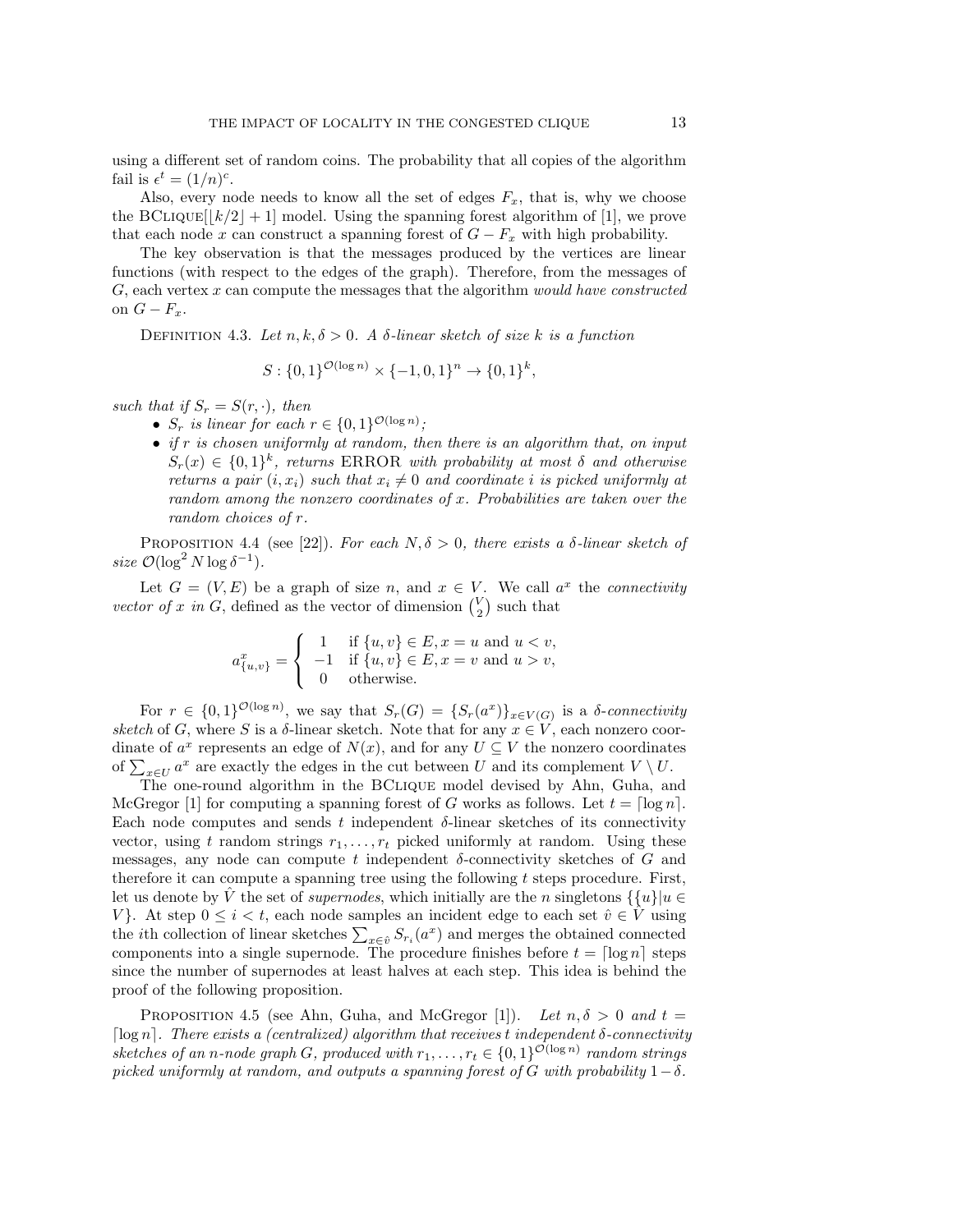LEMMA 4.6. There is a one-round, randomized algorithm in the BCLIQUE $\left|\left|\frac{k}{2}\right|\right.$ 1] model that computes, for every node  $x \in V$ , the connected components of  $\overline{G}$  - $N^{\lfloor k/2\rfloor}[x]$ , using bandwidth  $b = \mathcal{O}(\log^4 n)$  and with high probability.

*Proof.* The algorithm works as follows. First, each node x sends  $t = \lceil \log n \rceil$ different  $1/n^2$ -linear sketches of its connectivity vector  $a^x$ , using t random strings  $r_1, \ldots, r_t$ . Note that each node knows  $F_x$ . Observe that the components of  $G$  - $N^{\lfloor k/2\rfloor}[x]$  are exactly the components of  $G - F_x$  without considering the nodes in  $N^{\lfloor k/2\rfloor}[x]$ . In the following, we show that after the communication round, each node x can compute a spanning forest of  $G-F_x$  with probability at least  $1-1/n^2$ . Therefore, the whole algorithm succeeds with probability at least  $1 - 1/n$ .

Let  $S_r(G) = (S_r(a^{x_1}), \ldots, S_r(a^{x_n}))$  be one of the  $1/n^2$ -connectivity sketches of G, produced with the random string  $r$ , received in the communication round. Consider, for each  $e \in F_x$  and  $u \in e$ , the vector  $b^{u,e}$  of dimension  $\binom{n}{2}$ , where

$$
b^{u,e}_{e'} = \begin{cases} -a^u_e & \text{if } e'=e, \\ 0 & \text{otherwise} \end{cases} \text{ for each } e' \in \binom{n}{2}
$$

Let  $c^u$  be the connectivity vector of node u in  $G-F_x$ . Note that, for each  $e \in {\binom{V}{2}}$ ,

.

$$
c_e^u = a_e^u + \sum_{\{e' \in F_x : u \in e'\}} b_e^{u, e'} = \begin{cases} a_e^u & \text{if } e \in E(G) \setminus F_x, \\ 0 & \text{otherwise.} \end{cases}
$$

If we define  $S_r^u = S_r(a^u) + \sum_{\{e \in F_x: u \in e\}} S_r(b^{u,e})$ , we obtain, by the linearity of  $S_r$ , that  $S_r^u = S_r(c^u)$ . Then,  $\{ S_r(c^u) \}_{u \in V}$  is a  $1/n^2$ -connectivity sketch of  $G - F_x$ produced with r.

Once the communication round has finished, any node  $x$  can obtain  $t$  different  $1/n^2$ -connectivity sketches of  $G - F_x$  produced with random strings  $r_1, \ldots, r_t$  picked uniformly at random. Therefore, by Proposition [4.5,](#page-12-0) it can produce a spanning forest of that graph with probability at least  $1 - 1/n^2$ .  $\Box$ 

4.2. Deciding k-chordality. Now we can show the distributed algorithm for recognizing k-chordal graphs (see Algorithm [4.1\)](#page-14-1).

<span id="page-13-0"></span>THEOREM 4.7. Let  $k \geq 3$ . There exists a two-round, randomized algorithm in the  $BCLIQUE[|k/2| + 1]$  model that recognizes k-chordal graphs and thus solves problem  $\text{CYCLE}_{\geq k}$  with bandwidth  $b = \mathcal{O}(\log^4 n)$  and high probability.

*Proof.* In the first round, each node  $x \in G$  computes the connected components of  $G - N^{\lfloor k/2\rfloor}[x]$  using the algorithm of Lemma [4.6.](#page-12-1) After the first round, each node x uses its knowledge of G to locally reconstruct  $H_x^k$  by identifying the connected components  $D_1, \ldots, D_p$  of  $G - N^{\lfloor k/2 \rfloor}[x]$  and contracting each  $D_i$  into a unique vertex  $d_i$ . Note that x sees the edges between  $D_i$  and  $N^{\lfloor k/2\rfloor}[x]$ . Finally, x checks whether  $H_x^k$  is k-chordal and communicates the answer in the second round. By Lemma [4.2,](#page-10-2) the input graph is chordal if and only if each vertex  $x$  communicates a YES answer. We emphasize that the second round is needed only because the nodes must all agree on the output.

The algorithm may fail only when some node  $x$  fails to compute the components of  $G-N^{\lfloor k/2\rfloor}[x];$  this event may occur, from Lemma [4.6,](#page-12-1) with probability at most  $1/n$ .

4.3. Lower bounds. Now we are going to prove that the two rounds and the local,  $\lfloor k/2\rfloor +1$  knowledge the nodes have about their neighborhood, both features of a previous algorithm, are key requirements for achieving a polylogarithmic bandwidth. In fact, the next result proves that with only one round together with a little bit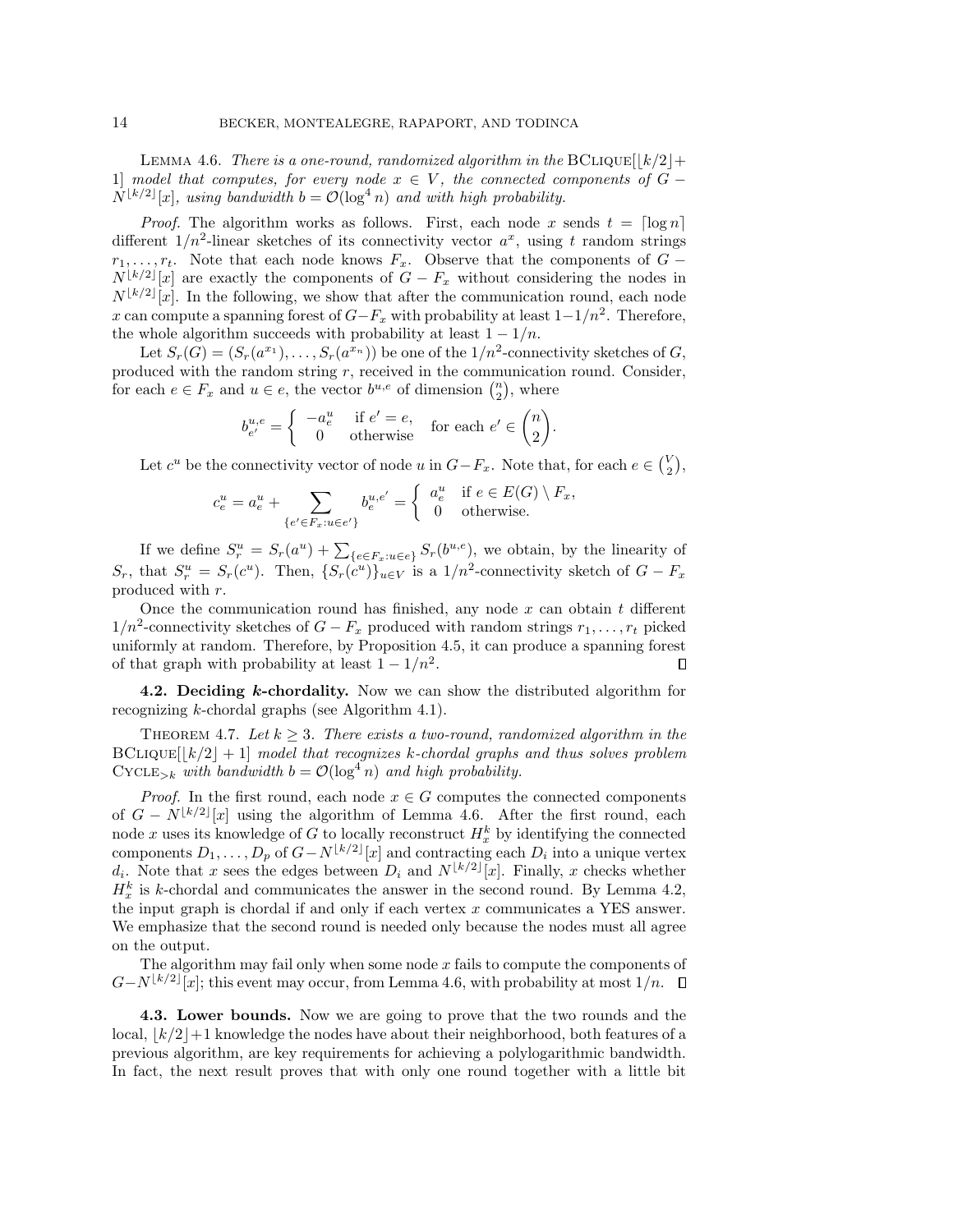|  |  | Algorithm 4.1 $k$ -chordality. |
|--|--|--------------------------------|
|--|--|--------------------------------|

### <span id="page-14-1"></span>Round 1

Each node  $x$  runs the algorithm of Lemma [4.6](#page-12-1) in order to compute the components of graph  $G - N^{\lfloor k/2 \rfloor}[x]$ 

## Round 2

Each node x builds  $H_x^k$  contracting each component of  $G - N^{\lfloor k/2\rfloor}[x]$ Each node x checks whether  $H_x^k$  is k-chordal and broadcasts the answer

less local knowledge, any algorithm that solves  $CYCLE_{\geq k}$  would need much more bandwidth.

<span id="page-14-0"></span>THEOREM 4.8. Let  $\epsilon \leq 1/3, k \geq 3$ , and  $0 < r < k/3$ . Then, any  $\epsilon$ -error, oneround, b-bandwidth algorithm in the BCLIQUE $[r]$  model that solves CYCLE<sub>>k</sub> satisfies  $b = \Omega (n).$ 

*Proof.* Let  $\mathcal P$  be a protocol solving CYCLE<sub>>k</sub> with bandwidth c(n). As we we did for Theorem [3.6,](#page-8-0) we show that a protocol solving  $\text{CYCLE}_{\geq k}$  with bandwidth  $b(n)$  can be used to solve INDEX<sub>m</sub> with bandwidth  $3rn \cdot b((2n - 2)r + k)$ , where in this case  $m = \Omega (n^2)$ .

Let G be a graph on n vertices, partitioned in two sets  $V_1$  and  $V_2$ , such that  $|V_1| = n_1 = \lfloor n/2\rfloor$  and  $|V_2| = n - n_1$ . The vertices of  $V_1$  are numbered from 1 to  $n_1$ , and the vertices of  $V_2$  are numbered from  $n_1 + 1$  to n. The set of edges is such that  $V_2$ induces a complete graph and  $V_1, V_2$  induce a complete bipartite graph. More formally, the set of edges of G is the set of all pairs  $\{ v_1, v_2\}$  such that  $(v_1, v_2) \in V_2 \times (V_1 \cup V_2)$ .

Now let  $m = n_1(n_2 - 1)$  and let  $e_1, \ldots, e_m$  be the edges of the set  $\{ \{ v_1, v_2\} | v_1 \in$  $\{ 1, \ldots, n_1\} , v_2 \in \{ n_1 +1, \ldots, n - 1\} \}$ . A Boolean vector  $a \in \{ 0, 1\}^m$  defines a subgraph  $G_a$  of G, containing all edges of G except the edges of the set  $\{ e_i | a_i = 1 \}$ . Observe that, in  $G_a$ , the set  $V_1$  induces an empty graph,  $V_2$  induces a complete graph, and all vertices of  $V_1$  are connected to vertex  $n \in V_2$ . Therefore,  $G_a$  is a connected and 3-chordal graph for all  $a \in \{ 0, 1\}^m$ . In particular,  $G_a$  is a No-instance of Cycle<sub>>k</sub>.

For each  $s, t \in \{ 0, 1, ..., 2n\}$  we define  $G_a(s, t)$  in the same way as we did it in the proof of Theorem [3.6.](#page-8-0) More precisely,  $G_a(s,t)$  is a graph on  $(n-2)r+k$  vertices, numbered from 1 to  $(n-2)r + k$ . Graph  $G_a(s,t)$  is constructed attaching to each vertex v of  $G_a$  a path  $P_v = i, i+n, \ldots, i+n(r-1)$  of length  $r-1$ . Vertices numbered  $nr + 1$  to  $(n-2)r + k$  form a path  $P^*$ . Finally, if  $s \neq 0$ , then vertex  $nr + 1$  is adjacent to s, and if  $t \neq 0$ , then vertex  $(n - 2)r + k$  is adjacent to t.

Suppose that  $s, t \neq 0$ . We claim that  $G_a(s, t)$  is a No-instance of problem CYCLE<sub>>k</sub> if and only if vertices s and t are adjacent in  $G_a$ . Suppose that  $G_a(s,t)$ contains a chordless cycle C of length  $k$ . Since  $G_a$  is 3-chordal, C must contain all vertices in  $P_s \cup P^* \cup P_t$  plus a shortest s, t-path P in  $G_a$ . Observe that such a path P exists because  $G_a$  is connected. Since  $P_s \cup P^* \cup P_t$  is a chordless path of length  $k-1$ , we deduce that P is of length at least 2. We conclude that  $G_a(s,t)$  is k-chordal if and only if  $s$  and  $t$  are adjacent.

The rest of the proof is analogous to the proof of Theorem [3.6.](#page-8-0) Let  $a \in \{ 0, 1\}^m$ and  $1 \leq \ell \leq m$  be an input of problem INDEX<sub>m</sub>. Alice and Bob run protocol  $\mathcal{P}'$ defined in the proof of Theorem [3.6.](#page-8-0) Let  $s \in V_1$  and  $t \in V_2$  be such that  $\{ v_1, v_2\} = e_\ell$ . Using the information provided by Alice, Bob can construct the set of messages that the vertices produce running protocol  $\mathcal P$  on input  $G_a(s, t)$ . Using this information, Bob can decide with error probability  $\epsilon$  whether  $G_a(s, t)$  contains an induced cycle of length greater than  $k$  or not. As we explained above, the answer is affirmative if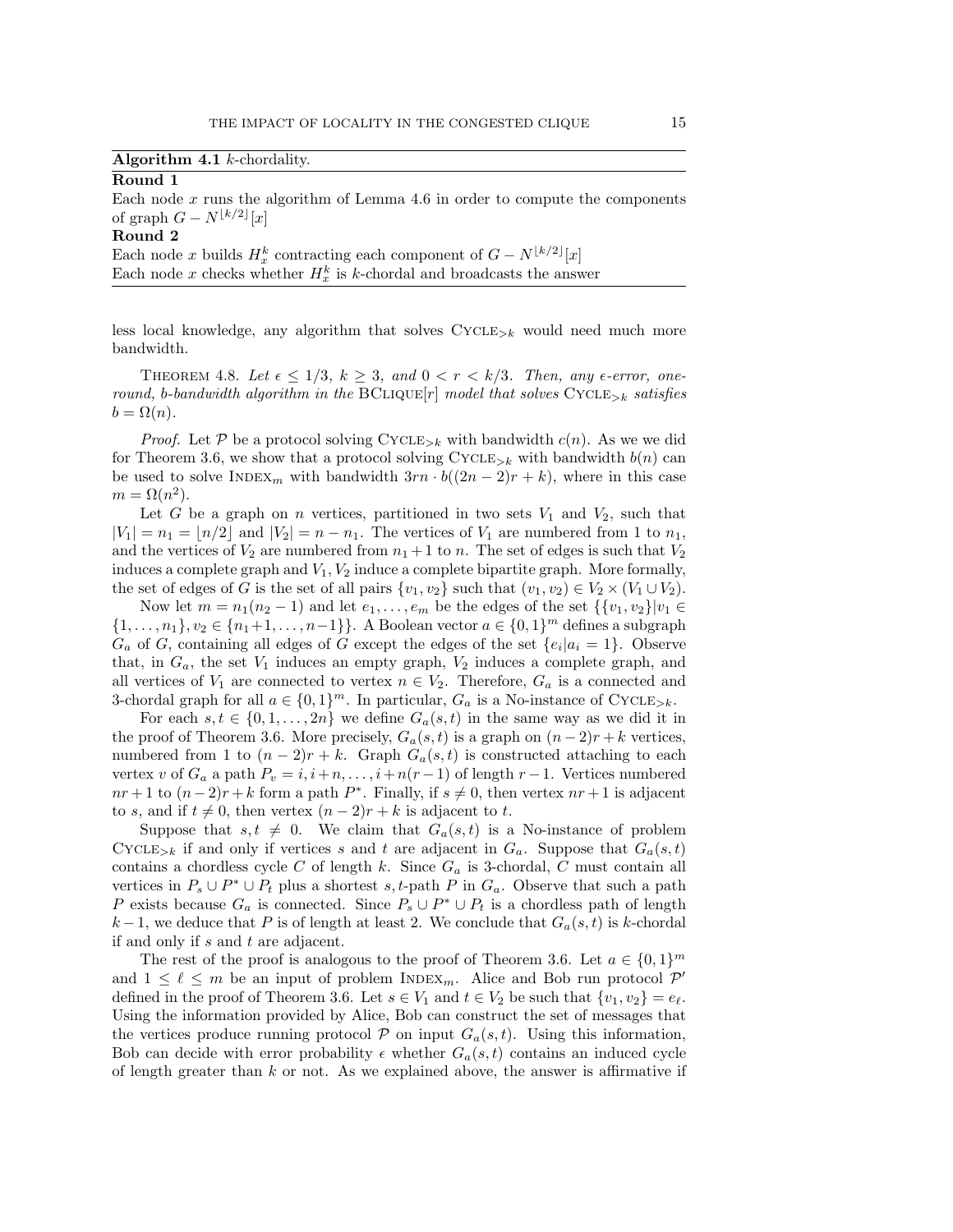and only if  $a_\ell = 1$ , and therefore protocol  $\mathcal{P}'$  solves INDEX<sub>m</sub> with error probability  $\epsilon \leq 1/3$ . We deduce that  $3rn \cdot b((2n - 2)r + k) = m = \Omega (n^2)$ . We conclude that  $b(n) = \Omega (n).$  $\Box$ 

<span id="page-15-0"></span>5. Detection of even/odd cycles. The existence of odd cycles in a graph (as subgraphs, not necessarily induced) is related to other properties of a graph. Of course, bipartite graphs are those not having odd cycles. But as we are going to see here, this is also related to other properties such as connectivity. We consider problems EVEN-SUB-CYCLE and ODD-SUB-CYCLE, which consist in deciding, respectively, whether the input graph contains a cycle of odd length, in the first case, and of even length, in the second.

5.1. Even cycles. While graphs without even cycles as subgraphs have constant degeneracy (and are therefore easy to study in our framework), graphs without even induced cycles (called even-hole-free graphs in the literature [\[11\]](#page-17-20)) contain all chordal graphs. In centralized algorithms, the detection of even-hole-free graphs can be performed in polynomial time. Nevertheless, to our knowledge, the best algorithm that detects even-hole-free graphs requires  $\mathcal{O}(n^{11})$  time [\[14\]](#page-17-22).

The next proposition relates the existence of cycles with the tree-width of a graph.

PROPOSITION 5.1 (see [\[32\]](#page-18-5)). For all integers  $m > 0$  and  $\ell \geq 0$  there exists an integer  $k = k(\ell , m) > 0$  such that the tree-width of any graph with at most  $\ell$  vertexdisjoint cycles of length  $0 \pmod{m}$  is at most k.

The previous proposition implies that graphs without even cycles (cycles of length  $0 \pmod{2}$  have constant tree-width. But graphs of tree-width k are of degeneracy at most  $k$ , and, more generally, for each fixed graph  $H$ , the class of  $H$ -minor free graphs is also of bounded degeneracy [\[31\]](#page-18-6). Therefore, by using Theorem [2.1,](#page-5-1) we deduce that graphs without even cycles can be reconstructed in one round in the BClique model using bandwidth  $\mathcal{O}(\log n)$ .

<span id="page-15-1"></span>THEOREM 5.2. There is a one-round, deterministic algorithm in the BCLIQUE model that solves EVEN-SUB-CYCLE using bandwidth  $\mathcal{O}(\log n)$ .

5.2. Odd cycles. In contrast with the previous even case, detecting odd induced cycles is equivalent to detecting odd cycles as subgraphs. In fact, every noninduced odd cycle contains a smaller odd cycle. As we are going to show now, there is a strong connection between the existence of odd cycles and the connectivity of the input graph.

Consider the following construction introduced in [\[1\]](#page-16-0). For a graph  $G = (V, E)$ , let  $D(G)$  be the graph constructed duplicating all vertices v in V into  $v_1, v_2$ . For each edge  $\{ u, v\} \in E$ , we generate two edges in  $D(G)$ :  $\{ u_1, v_2\}$  and  $\{ u_2, v_1\}$ .

<span id="page-15-2"></span>PROPOSITION 5.3 (see [\[1\]](#page-16-0)). The number of connected componentes in  $D(G)$ doubles the number of connected components in G if and only if G is bipartite.

Let  $G = (V, E)$  be a graph and  $r > 0$ . Let  $\sigma$  be some total ordering of E. For each cycle of length at most  $2r$ , pick the maximum edge of the cycle according to  $\sigma$ . Call  $\hat{E}$  the set of picked edges, and call  $\hat{G} = (V, E - \hat{E}).$ 

PROPOSITION 5.4 (see [\[5\]](#page-17-13)). G is connected if and only if  $\tilde{G}$  is connected; moreover, any spanning forest of  $\tilde{G}$  is a spanning forest of  $G$ .

<span id="page-15-3"></span>Notice that, from Remark [3.4,](#page-7-3) we know that  $\tilde{G}$  has degeneracy  $\mathcal{O} (n^{1/r})$ . And, from the previous proposition, it has the same number of connected components as G. We deduce the following theorem.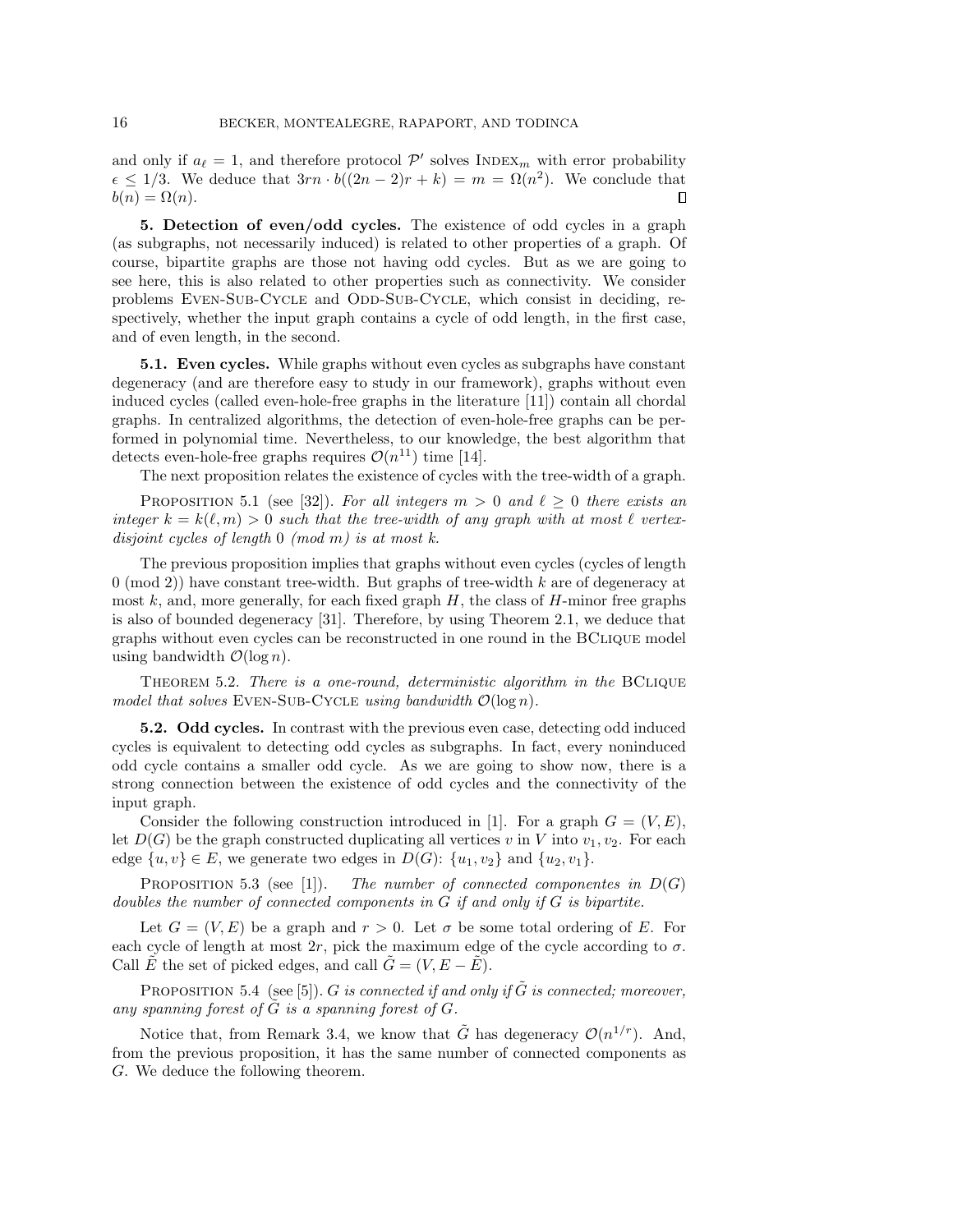Theorem 5.5. There is a one-round, deterministic algorithm that computes the connected components of the input graph in the  $BCLIQUE[r]$  model that uses bandwidth  $b = \mathcal{O}(n^{1/r} \log n)$ . The algorithm returns a spanning forest of the input graph.

Proof. Choose an ordering of the edges of G. For instance, if we denote the edges  $e = (u, v)$  with  $u < v$ , then  $(u_1, v_1) < (u_2, v_2)$  if either  $u_1 < u_2$  or  $u_1 = u_2$  and  $v_1 < v_2$ . In our algorithm, a node i looks for all cycles of length at most  $2r$  in G that contain it. Notice that nodes do this without any communication since they see all neighbors at distance at most  $r$ . For each such cycle,  $i$  removes the maximum edge according to the edge ordering, obtaining  $\tilde{a}_i$ , the row of the adjacency matrix of  $\tilde{G}$ corresponding to i. Then node i runs the algorithm of Theorem [2.1](#page-5-1) on input  $\tilde{a}_i$  for a degeneracy  $s = \mathcal{O}(n^{1/r})$ . Finally, each node uses the messages to reconstruct  $\tilde{G}$  and outputs a spanning forest of  $\mathcal G$  computed locally using any classic algorithm.  $\Box$ 

Combining Proposition [5.3](#page-15-2) with Theorem [5.5](#page-15-3) we can solve ODD-SUB-CYCLE.

<span id="page-16-2"></span>THEOREM 5.6. There is a one-round, deterministic algorithm in the  $BCLIQUE[r]$ model solving ODD-SUB-CYCLE with bandwidth  $b = \mathcal{O} (n^{1/r} \log n)$ .

*Proof.* Let G be the input graph. First, each node  $v \in V (G)$  computes the row of the adjacency matrix of  $D(G)$  corresponding to vertices  $v_1$  and  $v_2$  and simulates the connectivity algorithm on input graph G and in  $D(G)$  (playing the role of  $v_1$  and  $v_2$ ). Upon receiving all messages from other nodes, v can compute a spanning tree of G and  $D(G)$  and then compute the number of connected components of G and  $D(G)$ . Finally, it checks using Proposition [5.3](#page-15-2) whether G is bipartite, i.e., whether it contains a cycle of odd length.  $\Box$ 

6. Conclusion. In this paper we considered the BClique model. We studied the impact of the local knowledge each node has about its neighborhood on the algorithmic complexity—measured in terms of the bandwidth and/or the number of rounds---of different problems. In some cases the value of  $r$ , a parameter of our model, corresponding to the radius that each node knows for free around itself, seems to make a difference. Consider, for instance, the problem of deciding whether the input graph is connected. We showed that we can solve it deterministically, in one round, using bandwidth  $\mathcal{O}(n^{1/r} \log n)$ . Therefore, for  $r \geq 2$ , the bandwidth is sublinear. What happens in the classical case, where  $r = 1$ ? Is  $\Omega(n)$  a lower bound for the bandwidth in the deterministic, one-round case? A similar phenomenon occurs when one is interested in detecting induced cycles of length at least k. In fact, if  $r = \lfloor k/2\rfloor + 1$ , then it is possible to solve this problem in two rounds, with high probability and polylogarithmic bandwidth  $b = \mathcal{O}(\log^4 n)$ . On the other hand, if  $r = \lfloor k/3 \rfloor$ , then any one-round algorithm would need the bandwidth to be  $b = \Omega (n/ \log n)$ . For some other problems, such as detecting cycles of length at most  $k$ , it seems that the the value of r does not have any impact on the complexity of the problem (provided that r is smaller tan  $k/4$ .

#### REFERENCES

- <span id="page-16-0"></span>[1] K. J. Ahn, S. Guha, and A. McGregor, Analyzing graph structure via linear measurements, in Proceedings of the 23rd Annual ACM-SIAM Symposium on Discrete Algorithms, 2012, pp. 459-467.
- <span id="page-16-1"></span>[2] K. J. Ahn, S. Guha, and A. McGregor, Graph sketches: Sparsification, spanners, and subgraphs, in Proceedings of the 31st Symposium on Principles of Database Systems, 2012, pp. 5-14.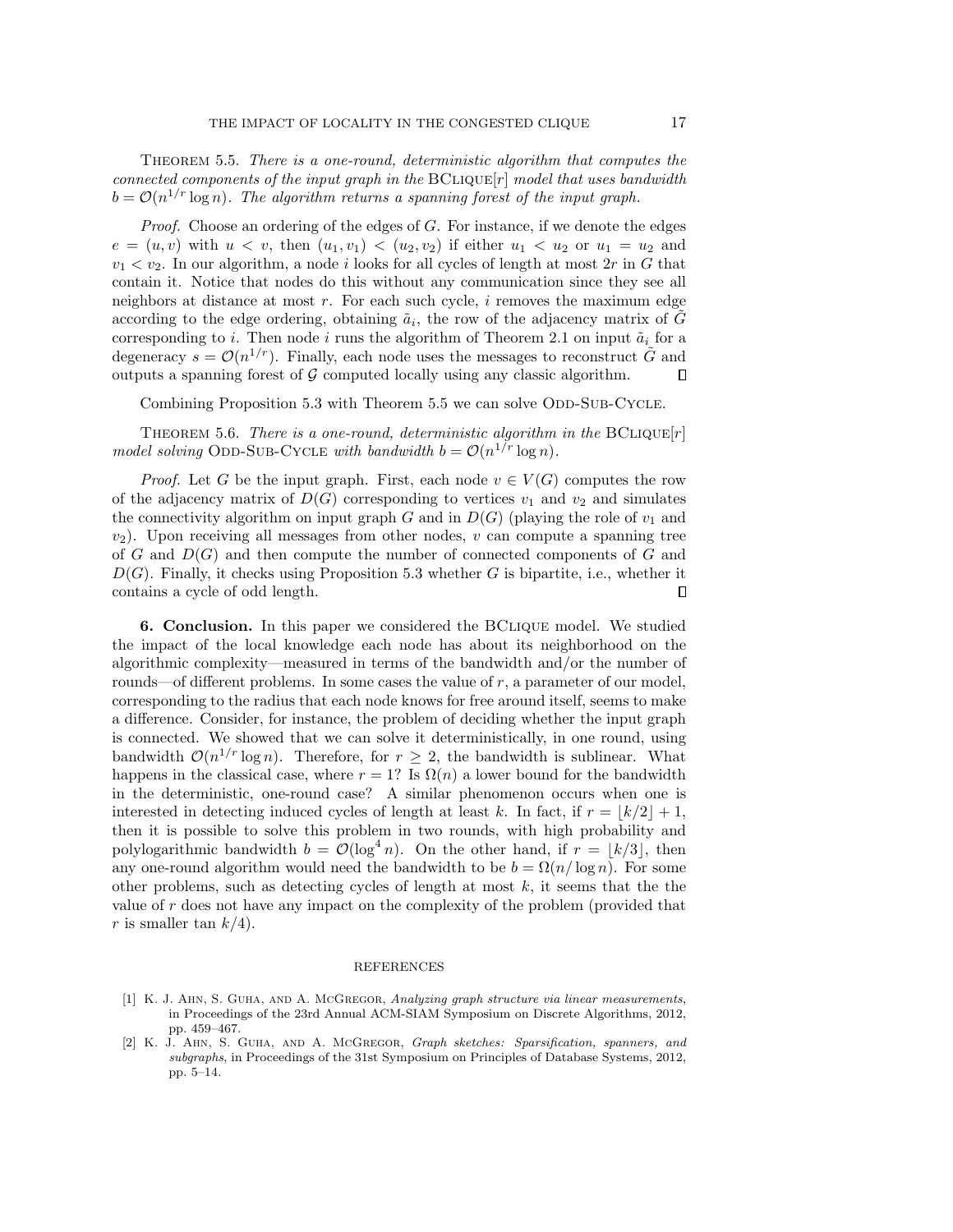#### 18 BECKER, MONTEALEGRE, RAPAPORT, AND TODINCA

- <span id="page-17-12"></span>[3] D. ANGLUIN, *Local and global properties in networks of processors*, in Proceedings of the 12th ACM Symposium on Theory of Computing, 1980, pp. 82–93.
- <span id="page-17-0"></span>[4] H. Arfaoui, P. Fraigniaud, D. Ilcinkas, and F. Mathieu, Distributedly testing cyclefreeness, in Proceedings of the 40th International Workshop on Graph-Theoretic Concepts in Computer Science, Lecture Notes in Comput. Sci. 8747, 2014, pp. 15--28.
- <span id="page-17-13"></span>[5] B. Awerbuch, O. Goldreich, R. Vainish, and D. Peleg, A trade-off between information and communication in broadcast protocols, J. ACM, 37 (1990), pp. 238-256.
- <span id="page-17-1"></span>[6] F. Becker, A. Kosowski, M. Matamala, N. Nisse, I. Rapaport, K. Suchan, and I. Todinca, Allowing each node to communicate only once in a distributed system: Shared white $board \ models$ , Distrib. Comput., 28 (2015), pp. 189-200.
- <span id="page-17-2"></span>[7] F. Becker, M. Matamala, N. Nisse, I. Rapaport, K. Suchan, and I. Todinca, Adding a referee to an interconnection network: What  $can (not)$  be computed in one round, in Proceedings of the 25th IEEE International Parallel and Distributed Processing Symposium, 2011, pp. 508-514.
- <span id="page-17-3"></span>[8] F. BECKER, P. MONTEALEGRE, I. RAPAPORT, AND I. TODINCA, The simultaneous number-inhand communication model for networks: Private coins, public coins and determinism, in Proceedings of the 21st International Colloquium on Structural Information and Communication Complexity, 2014, pp. 83-95.
- <span id="page-17-19"></span>[9] E. BIRMELÉ, Tree-width and circumference of graphs, J. Graph Theory, 43 (2003), pp. 24-25.
- <span id="page-17-14"></span>[10] J. A. BONDY AND M. SIMONOVITS, Cycles of even length in graphs, J. Combin. Theory Ser. B, 16 (1974), pp. 97-105.
- <span id="page-17-20"></span>[11] A. BRANDSTÄDT, V. B. LE, AND J. P. SPINRAD, Graph Classes: A Survey, Discrete Math. Appl. 3, SIAM, Philadelphia, 1999.
- <span id="page-17-9"></span>[12] K. Censor-Hillel, P. Kaski, J. H. Korhonen, C. Lenzen, A. Paz, and J. Suomela, Algebraic methods in the congested clique, in Proceedings of the 2015 ACM Symposium on Principles of Distributed Computing, 2015, pp. 143-152.
- <span id="page-17-21"></span>[13] N. CHANDRASEKHARAN AND S. S. IYENGAR, NC algorithms for recognizing chordal graphs and k trees, IEEE Trans. Comput., 37 (1988), pp. 1178-1183.
- <span id="page-17-22"></span>[14] H.-C. Chang and H.-I. Lu, A faster algorithm to recognize even-hole-free graphs, J. Combin. Theory Ser. B, 113 (2015), pp. 141-161.
- <span id="page-17-18"></span>[15] P. L. CHEBYSHEV, Mémoire sur les nombres premiers, J. Math. Pures Appl., 17 (1852), pp. 366-390.
- <span id="page-17-4"></span>[16] A. Drucker, F. Kuhn, and R. Oshman, On the power of the congested clique model, in Proceedings of the 2014 ACM Symposium on Principles of Distributed Computing, 2014, pp. 367-376.
- <span id="page-17-15"></span>[17] P. ERDŐS, *Extremal problems in graph theory*, in Theory of Graphs and its Applications, Proc. Sympos. Smolenice, 1964.
- <span id="page-17-11"></span>[18] M. GHAFFARI, T. GOULEAKIS, C. KONRAD, S. MITROVIĆ, AND R. RUBINFELD, *Improved mas*sively parallel computation algorithms for mis, matching, and vertex cover, in Proceedings of the 2018 ACM Symposium on Principles of Distributed Computing, PODC '18, 2018, ACM, New York, pp. 129-138.
- <span id="page-17-5"></span>[19] S. Guha, A. McGregor, and D. Tench, Vertex and hyperedge connectivity in dynamic graph streams, in Proceedings of the 34th ACM Symposium on Principles of Database Systems,  $2015$ , pp.  $241-247$ .
- <span id="page-17-8"></span>[20] J. W. HEGEMAN, S. V. PEMMARAJU, AND V. SARDESHMUKH, Near-constant-time distributed algorithms on a congested clique, in Proceedings of the 28th International Symposium on Distributed Computing, 2014, pp. 514-530.
- <span id="page-17-6"></span>[21] S. HOLZER AND N. PINSKER, Approximation of distances and shortest paths in the broadcast congest clique, in Proceedings of the 19th International Conference on Principles of Distributed Systems, LIPIcs Leibniz Int. Proc. Inform. 46, 2016, pp. 1-16.
- <span id="page-17-16"></span>[22] H. JOWHARI, M. SAGLAM, AND G. TARDOS, Tight bounds for lp samplers, finding duplicates in streams, and related problems, in Proceedings of the 30th ACM SIGMOD-SIGACT-SIGART Symposium on Principles of Database Systems, 2011, pp. 49-58.
- <span id="page-17-10"></span>[23] T. JURDZIŃSKI AND K. NOWICKI, MST in O(1) rounds of congested clique, in Proceedings of the 29th Annual ACM-SIAM Symposium on Discrete Algorithms, SIAM, Philadelphia, PA, 2018, pp. 2620-2632, [https://doi.org/10.1137/1.9781611975031.167.](https://doi.org/10.1137/1.9781611975031.167)
- <span id="page-17-7"></span>[24] J. KARI, M. MATAMALA, I. RAPAPORT, AND V. SALO, Solving the induced subgraph problem in the randomized multiparty simultaneous messages model, in Proceedings of the 21st International Colloquium on Structural Information and Communication Complexity, 2015, pp. 370-384.
- <span id="page-17-17"></span>[25] E. Kushilevitz and N. Nisan, Communication Complexity, Cambridge University Press, New York, 1997.